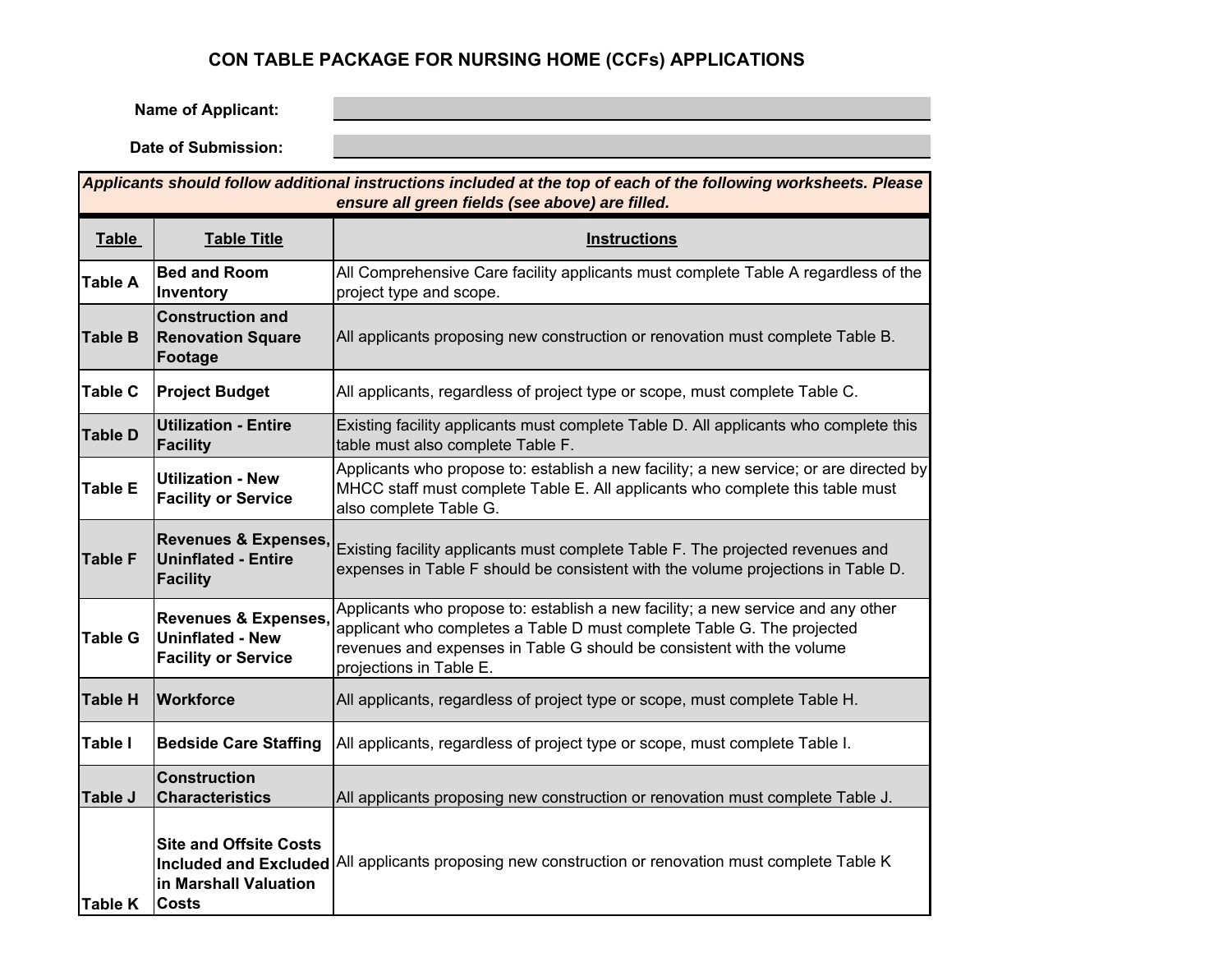#### **TABLE A. BED CAPACITY BY FLOOR AND NURSING UNIT BEFORE AND AFTER PROJECT**

 **Based on Physical Capacit y Private Semi- Total Private Total Private Rooms Rooms Capacity Service Location (Floor/Wing) Service Location (Floor/Wing) Private**66 | 10 | 28 | 38 | 66 | 1st Floor, East Wing | 20 | 18 | 38 | 56 0 0 26 0 26 26 1st Floor, SW Wing 00 00 00 00 00 00 **66 10 28 38 66 46 18 64 82 23**23 0 23 23 1st Floor, Memory Care 1 23 0 23 23 **177** | 17 | 0 | 17 | 17 | 2nd Floor | 17 | 0 | 17 | 17 **22**2 | 22 | 22 | 22 | 3rd Floor | 22 | | 22 | 22 **62 62 0 62 62 62 0 62 62 TOTAL ASSISTED LIVING TOTAL ASSISTED LIVING**  00 00 **Other** *(Specify/add rows as needed)* **Other** *(Specify/add rows as needed)* **128 72 28 100 128 108 18 126 144 FACILITY TOTAL** 2nd Floor 2nd Floor **TOTAL OTHER TOTAL OTHER FACILITY TOTAL**3rd Floor22 22 3rd Floor SUBTOTAL Comprehensive Care | 66 | 10 | 28 | 38 | 66 | SUBTOTAL **ASSISTED LIVING ASSISTED LIVING** 1st Floor, Memory Care **COMPREHENSIVE CARE COMPREHENSIVE CARE** 1st Floor, East Wing *INSTRUCTION : Identify the location of each nursing unit (add or delete rows if necessary) and specify the room and bed count before and after the project. Applicants should add columns and recalculate formulas to address any rooms with 3 and 4 bed capacity.*  **Before the Project** *Completion After Project Completion* **Current Licensed BedsBased on Physical Capacity Room CountPhysical Bed Room CountPhysical Bed Capacity Semi-**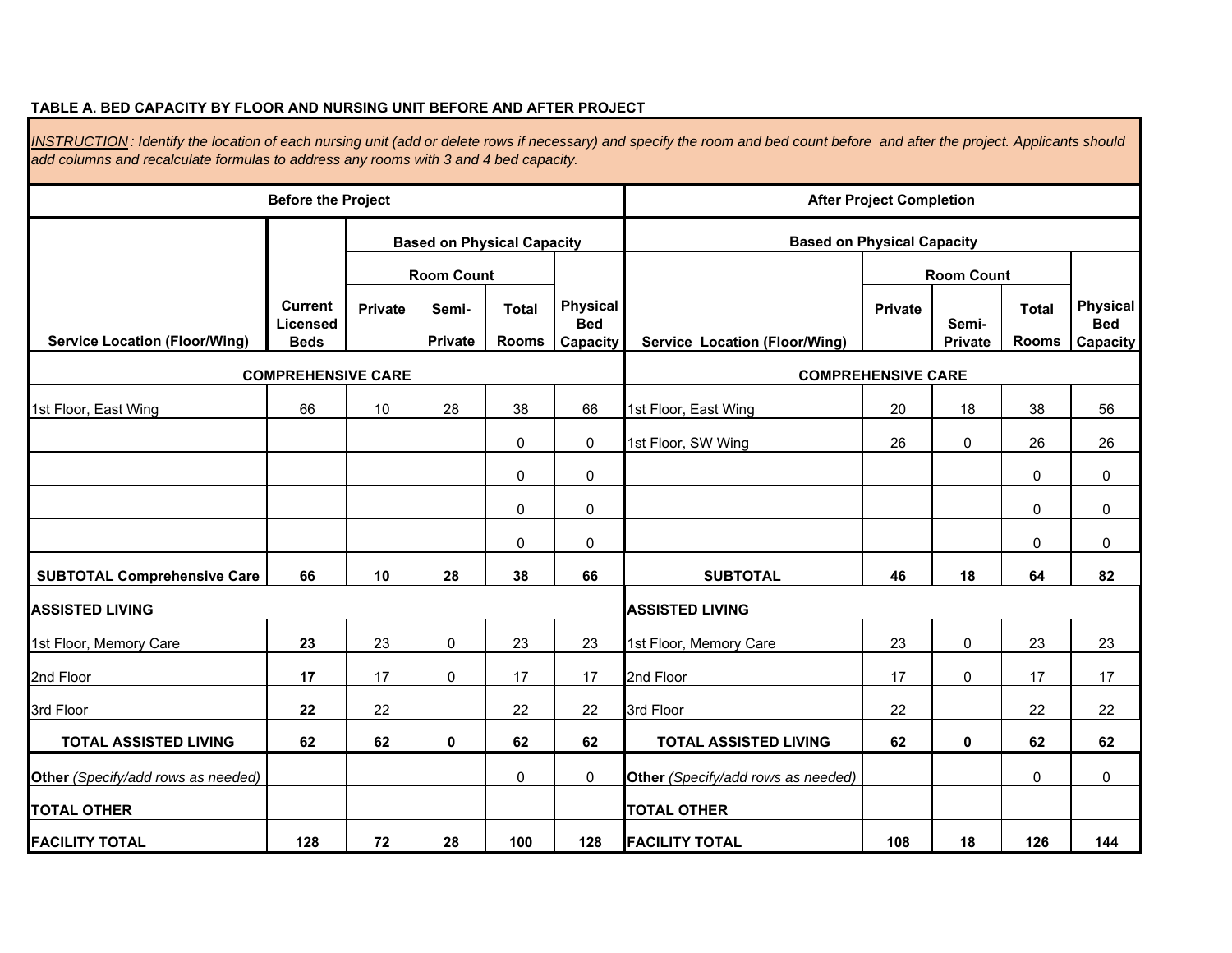### **TABLE B. PROPOSED NEW CONSTRUCTION AND RENOVATION SQUARE FOOTAGE**

*INSTRUCTION : Account for all existing and proposed square footage by floor. Further breakdown by nursing unit and building wing are at Applicants discretion and should be used by applicants if it adds valuable information to the description of the existing and proposed facilities. Add or delete rows if necessary.*

|                                                                  |                |                                             | DEPARTMENTAL GROSS SQUARE FEET |                 |                                                 |
|------------------------------------------------------------------|----------------|---------------------------------------------|--------------------------------|-----------------|-------------------------------------------------|
| <b>Gross Square Footage by</b><br><b>Floor/Nursing Unit/Wing</b> | <b>Current</b> | To be Added Thru New<br><b>Construction</b> | <b>To Be Renovated</b>         | To Remain As Is | <b>Total After Project</b><br><b>Completion</b> |
| <b>First Floor New Unit</b>                                      |                |                                             |                                |                 |                                                 |
| <b>Resident Rooms</b>                                            |                | 8,913                                       |                                |                 | 8,913                                           |
| Support / Nurses & Pantry / Food Prep                            |                | 599                                         |                                |                 | 599                                             |
| Common Areas / Dining & Seating                                  |                | 1,873                                       |                                |                 | 1,873                                           |
| Maintenance / Storage                                            |                | 294                                         |                                |                 | 294                                             |
| <b>Corridors &amp; Building Connector</b>                        |                | 2,492                                       |                                |                 | 2,492                                           |
| Entry Pavilion / Reception (incl.<br>connectors)                 |                | 2,306                                       |                                |                 | 2,306                                           |
| <b>First Floor Existing</b>                                      |                |                                             |                                |                 |                                                 |
| <b>CCF Resident rooms</b>                                        | 7,512          |                                             |                                | 7,512           | 7,512                                           |
| Assisted Living Res. Rooms                                       | 7,134          |                                             |                                | 7,134           | 7,134                                           |
|                                                                  |                |                                             |                                |                 | 0                                               |
|                                                                  |                |                                             |                                |                 | $\bf{0}$                                        |
|                                                                  |                |                                             |                                |                 | $\bf{0}$                                        |
| <b>Second Floor Existing</b>                                     |                |                                             |                                |                 |                                                 |
| Assisted Living Res. Rooms                                       | 10,419         |                                             |                                | 10,419          | 10,419                                          |
|                                                                  |                |                                             |                                |                 | $\bf{0}$                                        |
| Total                                                            | 25,065         | 16,477                                      | $\mathbf{0}$                   | 25,065          | 41,542                                          |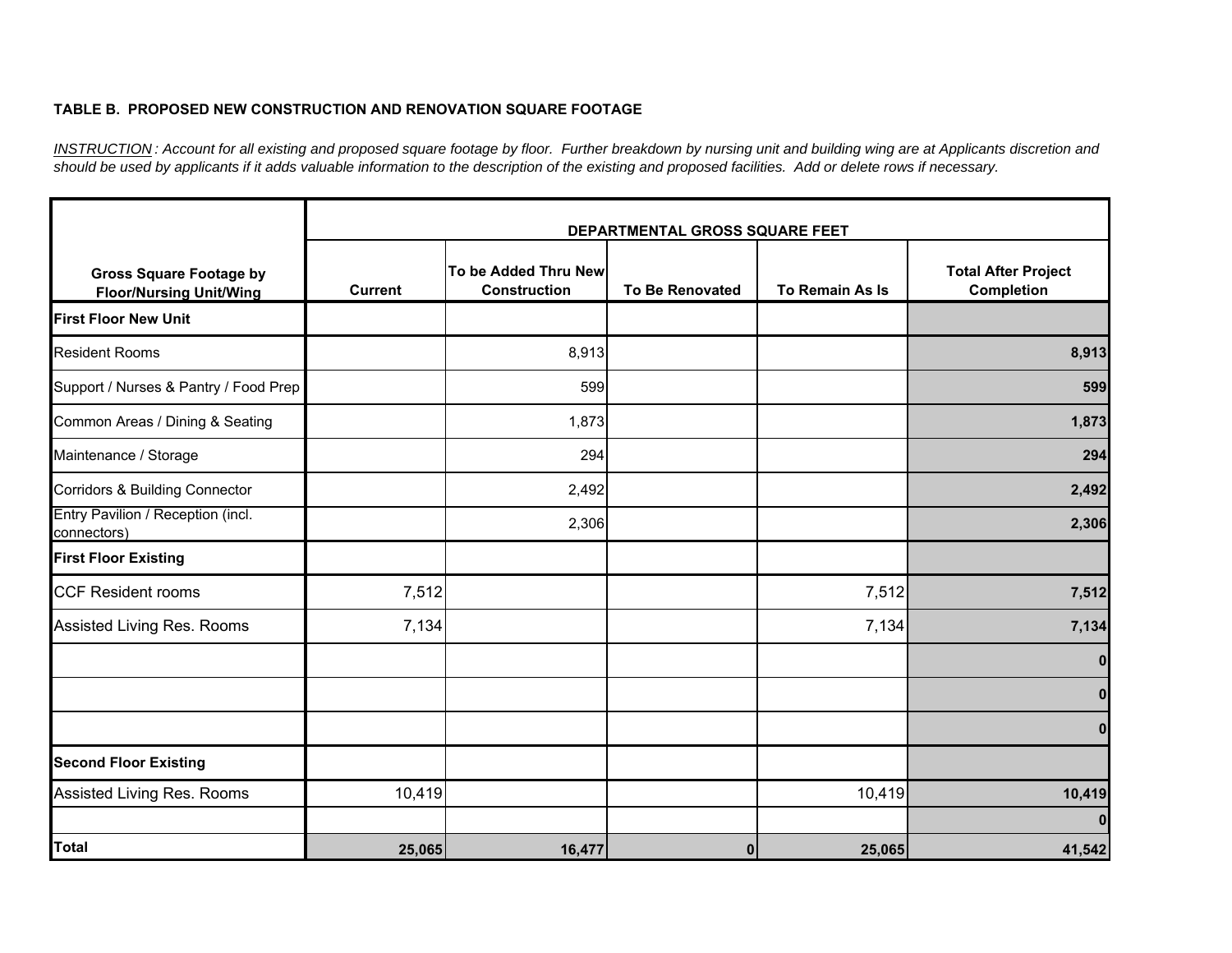### **TABLE C. PROJECT BUDGET**

*INSTRUCTION : Estimates for Capital Costs (1.a-e), Financing Costs and Other Cash Requirements (2.a-g), and Working Capital Startup Costs (3) must reflect current costs as of the date of application and include all costs for construction and renovation. Explain the basis for construction cost estimates, renovation cost estimates, contingencies, interest during construction period, and inflation in an attachment to the*  application. If the project involves services other than CCF such as assisted living explain the allocation of costs between the CCF and the *other service(s). NOTE: Inflation should only be included in the Inflation allowance line A.1.e. The value of donated land for the project should be included on Line A.1.d as a use of funds and on line B.8 as a source of funds*

|                                                         | <b>CCF Nursing Home</b> | <b>Other Service</b><br><b>Areas</b> | <b>Total</b> |
|---------------------------------------------------------|-------------------------|--------------------------------------|--------------|
| <b>USE OF FUNDS</b><br>А.                               |                         |                                      |              |
| 1. CAPITAL COSTS                                        |                         |                                      |              |
| <b>New Construction</b><br>а.                           |                         |                                      |              |
| (1) Building                                            | \$4,877,029             |                                      | \$4,877,029  |
| (2) Fixed Equipment                                     | \$0                     |                                      | \$0          |
| Site and Infrastructure<br>(3)                          | \$431,000               |                                      | \$431,000    |
| Architect/Engineering Fees<br>(4)                       | \$750,000               |                                      | \$750,000    |
| (5) Permits (Building, Utilities, Etc.)                 | \$75,000                |                                      | \$75,000     |
| <b>SUBTOTAL New Construction</b>                        | \$6,133,029             | \$0                                  | \$6,133,029  |
| <b>Renovations</b><br>b.                                |                         |                                      |              |
| <b>Building</b><br>(1)                                  |                         |                                      | \$0          |
| (2) Fixed Equipment (not included in construction)      | \$0                     | \$0                                  | \$0          |
| (3) Architect/Engineering Fees                          |                         |                                      | \$0          |
| (4) Permits (Building, Utilities, Etc.)                 |                         |                                      | \$0          |
| <b>SUBTOTAL Renovations</b>                             | \$0                     | \$0                                  | \$0          |
| <b>Other Capital Costs</b><br>c.                        |                         |                                      |              |
| Movable Equipment<br>(1)                                | \$560,000               |                                      | \$560,000    |
| <b>Contingency Allowance</b><br>(2)                     | \$2,500,000             |                                      | \$2,500,000  |
| Gross interest during construction period<br>(3)        | \$0                     |                                      | \$0          |
| Other (Specify/add rows if needed)<br>(4)               | \$0                     |                                      | $\sqrt{6}$   |
| <b>SUBTOTAL Other Capital Costs</b>                     | \$3,060,000             | \$0                                  | \$3,060,000  |
| <b>TOTAL CURRENT CAPITAL COSTS</b>                      | \$9,193,029             | \$0                                  | \$9,193,029  |
| <b>Land Purchased/Donated</b><br>d.                     |                         |                                      |              |
| <b>Inflation Allowance</b><br>е.                        | \$133,861               |                                      |              |
| <b>TOTAL CAPITAL COSTS</b>                              | \$9,326,890             | \$0                                  | \$9,193,029  |
| <b>Financing Cost and Other Cash Requirements</b><br>2. |                         |                                      |              |
| Loan Placement Fees<br>a.                               | \$0                     |                                      | \$0          |
| <b>Bond Discount</b><br>b.                              |                         |                                      | \$0          |
| <b>CON Application Assistance</b><br>C                  |                         |                                      |              |
| c1. Legal Fees                                          | \$15,000                |                                      | \$15,000     |
| c2. Other (Specify/add rows if needed)                  | \$105,000               |                                      |              |
| Non-CON Consulting Fees<br>d.                           |                         |                                      | \$0          |
| d1. Legal Fees                                          |                         |                                      |              |
| d2. Other (Specify/add rows if needed)                  | \$0                     |                                      | \$0          |
| Debt Service Reserve Fund<br>e.                         | \$0                     |                                      | \$0          |
| f.<br>Other (Specify/add rows if needed)                | \$0                     |                                      | \$0          |
| <b>SUBTOTAL</b>                                         | \$120,000               | \$0                                  | \$120,000    |
| 3. Working Capital Startup Costs                        |                         |                                      | \$0          |
| <b>TOTAL USES OF FUNDS</b>                              | \$9,446,890             | \$0                                  | \$9,313,029  |
| <b>Sources of Funds</b><br>B.                           |                         |                                      |              |
| 1. Cash                                                 |                         |                                      | \$0          |
| 2. Philanthropy (to date and expected)                  |                         |                                      | \$0          |
| 3. Authorized Bonds                                     |                         |                                      | \$0          |
| 4. Interest Income from bond proceeds listed in #3      |                         |                                      | \$0          |
| 5. Mortgage                                             |                         |                                      | \$0          |
| 6. Working Capital Loans                                |                         |                                      | \$0          |
| 7. Grants or Appropriations                             |                         |                                      |              |
| Federal<br>а.                                           |                         |                                      | \$0          |
| <b>State</b><br>b.                                      |                         |                                      | $\sqrt{6}$   |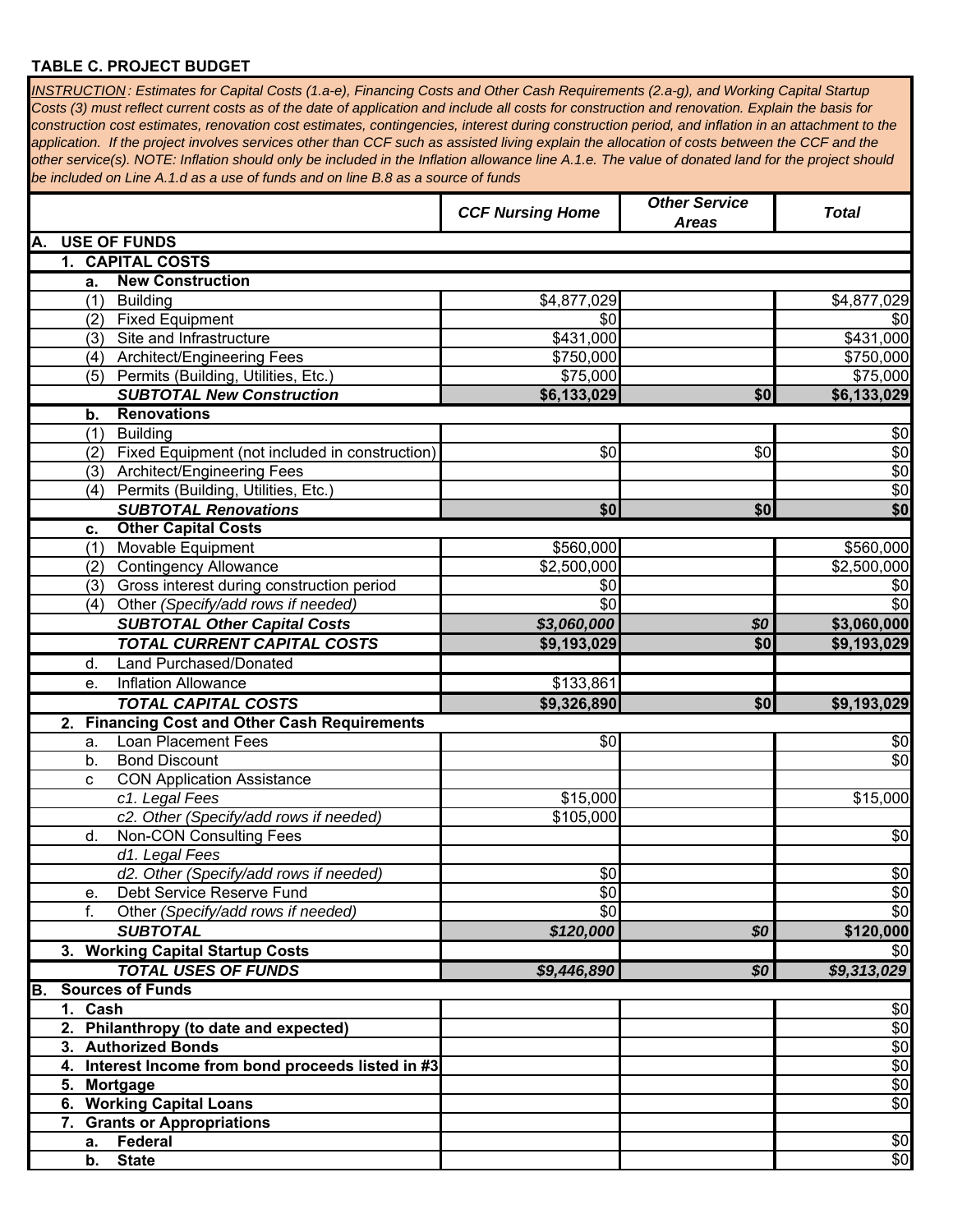### **TABLE C. PROJECT BUDGET**

*INSTRUCTION : Estimates for Capital Costs (1.a-e), Financing Costs and Other Cash Requirements (2.a-g), and Working Capital Startup Costs (3) must reflect current costs as of the date of application and include all costs for construction and renovation. Explain the basis for construction cost estimates, renovation cost estimates, contingencies, interest during construction period, and inflation in an attachment to the application.* If the project involves services other than CCF such as assisted living explain the allocation of costs between the CCF and the *other service(s). NOTE: Inflation should only be included in the Inflation allowance line A.1.e. The value of donated land for the project should be included on Line A.1.d as a use of funds and on line B.8 as a source of funds*

|                                           | <b>CCF Nursing Home</b> | <b>Other Service</b><br><b>Areas</b> | <b>Total</b> |
|-------------------------------------------|-------------------------|--------------------------------------|--------------|
| c. Local                                  |                         |                                      | \$0          |
| 8. Other -- Owner Equity                  | \$10,000,000            |                                      | \$10,000,000 |
| <b>TOTAL SOURCES OF FUNDS</b>             | \$10,000,000            |                                      | \$10,000,000 |
| <b>Annual Lease Costs (if applicable)</b> |                         |                                      |              |
| 1. Land                                   |                         |                                      | \$0          |
| 2. Building                               |                         |                                      | \$0          |
| 3. Major Movable Equipment                |                         |                                      | \$0          |
| 4. Minor Movable Equipment                |                         |                                      | \$0          |
| 5. Other -- Real Property                 | see CON Table G, Item   |                                      | \$0          |

\* Describe the terms of the lease(s) below, including information on the fair market value of the item(s), and the number of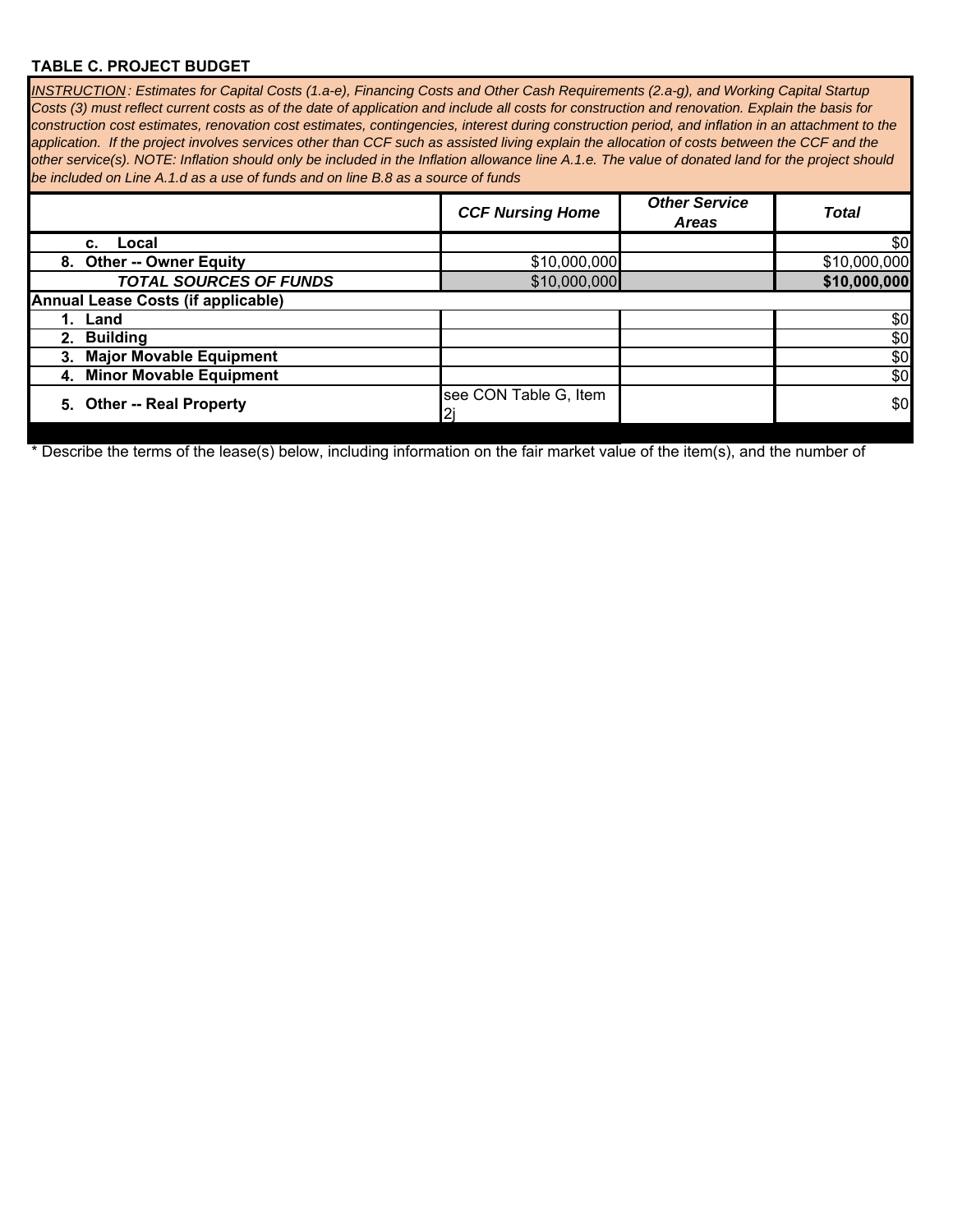### **TABLE D. UTILIZATION PROJECTIONS - ENTIRE FACILITY**

*INSTRUCTION : Complete this table for the entire facility, including the proposed project. Account for all inpatient and outpatient volume that produce or will produce revenue. Indicate on the table if the reporting period is Calendar Year (CY) or Fiscal Year (FY). For sections 3 & 4, the number of beds and occupancy percentage should be reported on the basis of licensed beds. In an attachment to the application, provide an explanation or basis for the projections and specify all assumptions used. Applicants must explain why the assumptions are reasonable.* 

|                                                   | <b>Two Most Recent Years</b> |                | <b>Current Year</b> |                |                | Projected Years - ending with full utilization and financial stability (3 to 5 years post |                |                 |                |               |
|---------------------------------------------------|------------------------------|----------------|---------------------|----------------|----------------|-------------------------------------------------------------------------------------------|----------------|-----------------|----------------|---------------|
|                                                   |                              | (Actual)       | Projected           |                |                | project completion) Add columns if needed.                                                |                |                 |                |               |
| <b>Indicate CY or FY</b>                          | <b>CY 2019</b>               | <b>CY 2020</b> | <b>CY 2021</b>      | <b>CY 2022</b> | <b>CY 2023</b> | <b>CY 2024</b>                                                                            | <b>CY 2025</b> | <b>CY 2026</b>  | <b>CY 2027</b> | <b>CY2028</b> |
| 1.<br><b>ADMISSIONS</b>                           |                              |                |                     |                |                |                                                                                           |                |                 |                |               |
| a. Comprehensive Care<br>(public)                 | 333                          | 315            | 335                 | 335            | 360            | 415                                                                                       | 415            | 415             | 415            | 415           |
| <b>b.</b> Comprehensive Care<br>(CCRC Restricted) |                              |                |                     | $\blacksquare$ | Ξ.             |                                                                                           |                |                 |                |               |
| <b>Total Comprehensive Care</b>                   | 333                          | 315            | 335                 | 335            | 360            | 415                                                                                       | 415            | 415             | 415            | 415           |
| c. Assisted Living                                | 24                           | 19             | $\overline{25}$     | 25             | 25             | 25                                                                                        | 25             | $\overline{25}$ | 25             | 25            |
| d. Other (Specify/add rows of<br>needed)          |                              |                |                     |                |                |                                                                                           |                |                 |                |               |
| <b>TOTAL ADMISSIONS</b>                           | 357                          | 334            | 360                 | 360            | 385            | 440                                                                                       | 440            | 440             | 440            | 440           |
| 2. PATIENT DAYS                                   |                              |                |                     |                |                |                                                                                           |                |                 |                |               |
| a. Comprehensive Care<br>(public)                 | 21,642                       | 16,949         | 21,508              | 21,900         | 22,417         | 27,176                                                                                    | 27,375         | 27,375          | 27,375         | 27,375        |
| b. Comprehensive Care<br>(CCRC Restricted)        |                              |                |                     | $\blacksquare$ |                |                                                                                           |                |                 |                |               |
| <b>Total Comprehensive Care</b>                   | 21,642                       | 16,949         | 21,508              | 21,900         | 22,417         | 27,176                                                                                    | 27,375         | 27,375          | 27,375         | 27,375        |
| c. Assisted Living                                | 21,403                       | 18,233         | 19,254              | 20,805         | 20,805         | 20,862                                                                                    | 20,805         | 20,805          | 20,805         | 20,805        |
| d. Other (Specify/add rows of<br>needed)          |                              |                |                     |                |                |                                                                                           |                |                 |                |               |
| <b>TOTAL PATIENT DAYS</b>                         | 43,045                       | 35,181         | 40,762              | 42,705         | 43,222         | 48,038                                                                                    | 48,180         | 48,180          | 48,180         | 48,180        |
| 3. NUMBER OF BEDS                                 |                              |                |                     |                |                |                                                                                           |                |                 |                |               |
| a. Comprehensive Care<br>(public)                 | 66                           | 66             | 66                  | 66             | 71             | 82                                                                                        | 82             | 82              | 82             | 82            |
| b. Comprehensive Care<br>(CCRC Restricted)        |                              |                |                     | $\blacksquare$ | Ξ.             |                                                                                           |                |                 |                |               |
| <b>Total Comprehensive Care</b><br><b>Beds</b>    | 66                           | 66             | 66                  | 66             | 71             | 82                                                                                        | 82             | 82              | 82             | 82            |
| c. Assisted Living                                | 62                           | 62             | 62                  | 62             | 62             | 62                                                                                        | 62             | 62              | 62             | 62            |
| d. Other (Specify/add rows of<br>needed)          |                              |                |                     | $\blacksquare$ | ۰              |                                                                                           |                |                 |                |               |
| <b>TOTAL BEDS</b>                                 | 128                          | 128            | 128                 | 128            | 133            | 144                                                                                       | 144            | 144             | 144            | 144           |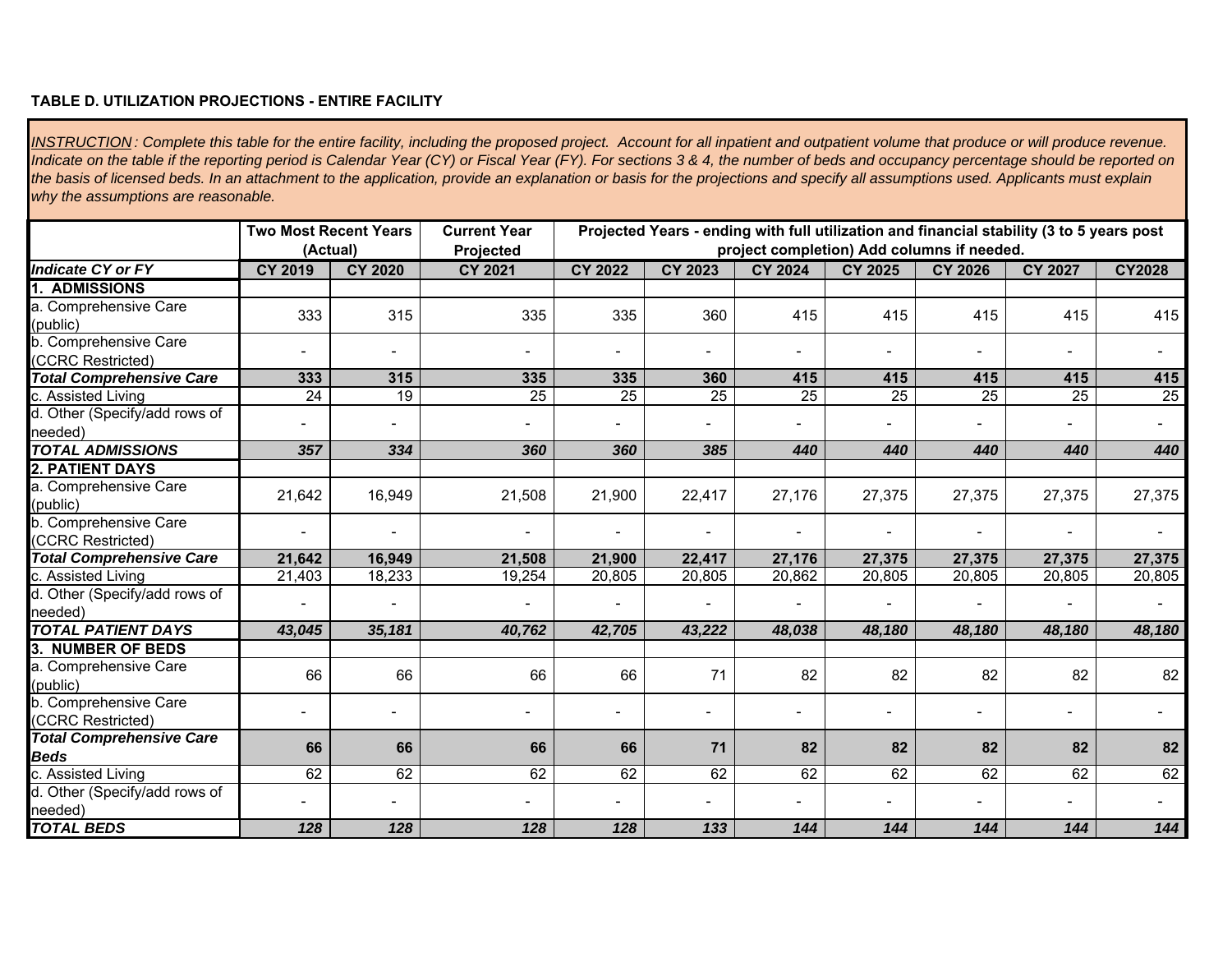### **TABLE D. UTILIZATION PROJECTIONS - ENTIRE FACILITY**

*INSTRUCTION : Complete this table for the entire facility, including the proposed project. Account for all inpatient and outpatient volume that produce or will produce revenue. Indicate on the table if the reporting period is Calendar Year (CY) or Fiscal Year (FY). For sections 3 & 4, the number of beds and occupancy percentage should be reported on the basis of licensed beds. In an attachment to the application, provide an explanation or basis for the projections and specify all assumptions used. Applicants must explain why the assumptions are reasonable.* 

|                                                                                                                          |                | <b>Two Most Recent Years</b><br>(Actual) | <b>Current Year</b><br>Projected |                          | Projected Years - ending with full utilization and financial stability (3 to 5 years post |                | project completion) Add columns if needed. |                |                |               |
|--------------------------------------------------------------------------------------------------------------------------|----------------|------------------------------------------|----------------------------------|--------------------------|-------------------------------------------------------------------------------------------|----------------|--------------------------------------------|----------------|----------------|---------------|
| <b>Indicate CY or FY</b>                                                                                                 | <b>CY 2019</b> | <b>CY 2020</b>                           | <b>CY 2021</b>                   | <b>CY 2022</b>           | CY 2023                                                                                   | <b>CY 2024</b> | <b>CY 2025</b>                             | <b>CY 2026</b> | <b>CY 2027</b> | <b>CY2028</b> |
| 4. OCCUPANCY PERCENTAGE *IMPORTANT NOTE: Leap year formulas should be changed by applicant to reflect 366 days per year. |                |                                          |                                  |                          |                                                                                           |                |                                            |                |                |               |
| a. Comprehensive Care<br>(public)                                                                                        | 90%            | 70%                                      | 89%                              | 91%                      | 86%                                                                                       | 91%            | 91%                                        | 91%            | 91%            | 91%           |
| b. Comprehensive Care<br>(CCRC Restricted)                                                                               | na             | na                                       | na                               | nal                      | nal                                                                                       | na             | na                                         | na             | na             | na            |
| <b>Total Comprehensive Care</b><br><b>Beds</b>                                                                           | 89.8%          | 70.4%                                    | 89.3%                            | 90.9%                    | 86.1%                                                                                     | 90.8%          | 91.5%                                      | 91.5%          | 91.5%          | 91.5%         |
| c. Assisted Living                                                                                                       | 95%            | 81%                                      | 85%                              | 92%                      | 92%                                                                                       | 92%            | 92%                                        | 92%            | 92%            | 92%           |
| d. Other (Specify/add rows of<br>needed)                                                                                 | na             | na                                       | na                               | nal                      | nal                                                                                       | na             | na                                         | na             | na             | na            |
| <b>TOTAL OCCUPANCY %</b>                                                                                                 | 92.1%          | 75.3%                                    | 87.2%                            | 91.4%                    | 88.8%                                                                                     | 91.4%          | 91.7%                                      | 91.7%          | 91.7%          | 91.7%         |
| <b>5. OUTPATIENT (specify</b><br>units used for charging and<br>recording revenues)                                      |                |                                          |                                  |                          |                                                                                           |                |                                            |                |                |               |
| a. Adult Day Care                                                                                                        |                |                                          | ۰                                | $\blacksquare$           | ۰.                                                                                        |                | $\overline{\phantom{a}}$                   | ۰              |                |               |
| b. Other (Specify/add rows of<br>needed)                                                                                 |                |                                          |                                  | $\overline{\phantom{0}}$ |                                                                                           |                |                                            |                |                |               |
| <i><b>TOTAL OUTPATIENT VISITS</b></i>                                                                                    |                |                                          | $\overline{\phantom{a}}$         | $\overline{\phantom{0}}$ |                                                                                           |                |                                            |                |                |               |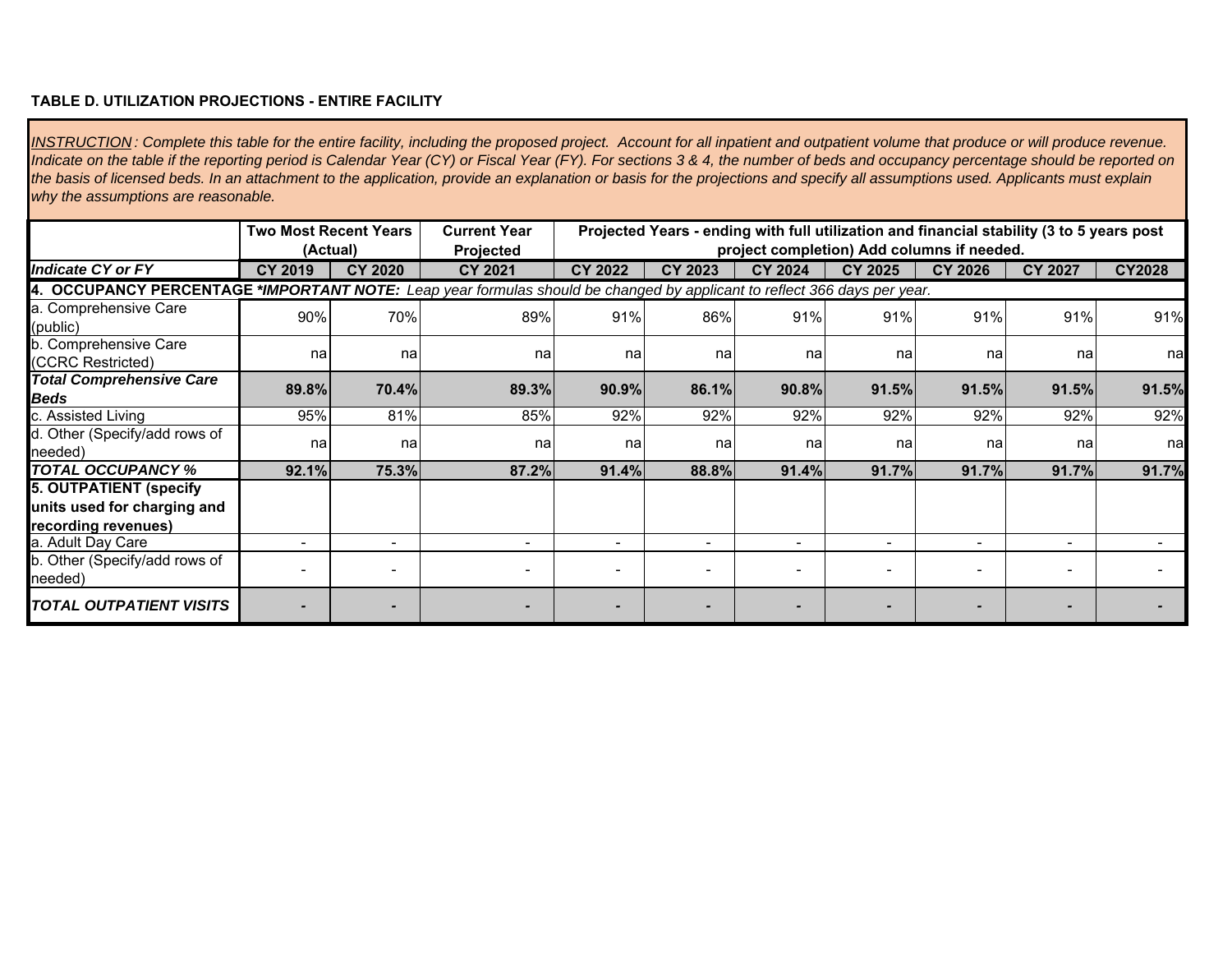### **TABLE E. UTILIZATION PROJECTIONS - NEW FACILITY OR SERVICE**

| TINS I RUCTION : After consulting with Commission Staff, complete this table for the new facility or service (the proposed project). Account for all inpatient and   |                          |                |                  |                                                                                                   |                |                          |                |
|----------------------------------------------------------------------------------------------------------------------------------------------------------------------|--------------------------|----------------|------------------|---------------------------------------------------------------------------------------------------|----------------|--------------------------|----------------|
| outpatient volume that produce or will produce revenue. Indicate on the table if the reporting period is Calendar Year (CY) or Fiscal Year (FY). For sections 3 & 4, |                          |                |                  |                                                                                                   |                |                          |                |
| the number of beds and occupancy percentage should be reported on the basis of proposed beds. In an attachment to the application, provide an explanation or         |                          |                |                  |                                                                                                   |                |                          |                |
| basis for the projections and specify all assumptions used. Applicants must explain why the assumptions are reasonable.                                              |                          |                |                  |                                                                                                   |                |                          |                |
|                                                                                                                                                                      |                          |                |                  | Projected Years - ending with full utilization and financial stability (3 to 5 years post project |                |                          |                |
|                                                                                                                                                                      |                          |                |                  | completion) Add columns if needed.                                                                |                |                          |                |
| <b>Indicate CY or FY</b>                                                                                                                                             | <b>CY 2021</b>           | <b>CY 2022</b> | <b>CY 2023</b>   | <b>CY 2024</b>                                                                                    | <b>CY 2025</b> | <b>CY 2026</b>           | <b>CY 2027</b> |
| 1. ADMISSIONS                                                                                                                                                        |                          |                |                  |                                                                                                   |                |                          |                |
| a. Comprehensive Care (public)                                                                                                                                       |                          |                | 25               | 80                                                                                                | 80             | 80                       | 80             |
| b. Comprehensive Care (CCRC Restricted)                                                                                                                              | $\blacksquare$           | $\blacksquare$ |                  | ÷.                                                                                                | ÷.             |                          |                |
| <b>Total Comprehensive Care</b>                                                                                                                                      | ٠                        | $\blacksquare$ | 25               | 80                                                                                                | 80             | 80                       | 80             |
| c. Assisted Living                                                                                                                                                   |                          |                |                  |                                                                                                   |                |                          |                |
| d. Other (Specify/add rows of needed)                                                                                                                                |                          |                |                  |                                                                                                   |                |                          | $\blacksquare$ |
| <b>TOTAL ADMISSIONS</b>                                                                                                                                              |                          |                | 25               | 80                                                                                                | 80             | 80                       | 80             |
| <b>2. PATIENT DAYS</b>                                                                                                                                               |                          |                |                  |                                                                                                   |                |                          |                |
| a. Comprehensive Care (public)                                                                                                                                       | $\overline{a}$           |                | $\overline{517}$ | 5,216                                                                                             | 5,475          | 5,475                    | 5,475          |
| b. Comprehensive Care (CCRC Restricted)                                                                                                                              | $\overline{\phantom{a}}$ | $\sim$         | $\blacksquare$   |                                                                                                   |                |                          |                |
| <b>Total Comprehensive Care</b>                                                                                                                                      |                          | $\blacksquare$ | 517              | 5,216                                                                                             | 5,475          | 5,475                    | 5,475          |
| c. Assisted Living                                                                                                                                                   |                          |                |                  |                                                                                                   |                |                          |                |
|                                                                                                                                                                      |                          |                |                  |                                                                                                   |                |                          |                |
| <b>TOTAL PATIENT DAYS</b>                                                                                                                                            |                          |                |                  |                                                                                                   |                |                          |                |
| <b>3. NUMBER OF BEDS</b>                                                                                                                                             |                          |                |                  |                                                                                                   |                |                          |                |
| a. Comprehensive Care (public)                                                                                                                                       |                          |                | 5                | 16                                                                                                | 16             | 16                       | 16             |
| b. Comprehensive Care (CCRC Restricted)                                                                                                                              | $\sim$                   | $\sim$         | $\overline{a}$   | $\sim$                                                                                            | $\mathbf{r}$   | $\overline{\phantom{0}}$ | $\sim$         |
| <b>Total Comprehensive Care Beds</b>                                                                                                                                 |                          | $\blacksquare$ | 5                | 16                                                                                                | 16             | 16                       | 16             |
| c. Assisted Living                                                                                                                                                   |                          | $\blacksquare$ |                  |                                                                                                   |                |                          |                |
| d. Other (Specify/add rows of needed)                                                                                                                                |                          |                | $\blacksquare$   |                                                                                                   | $\blacksquare$ |                          | $\blacksquare$ |
| <b>TOTAL BEDS</b>                                                                                                                                                    |                          |                | $5\overline{5}$  | 16                                                                                                | 16             | 16                       | 16             |
| 4. OCCUPANCY PERCENTAGE *IMPORTANT NOTE: Leap year formulas should be changed by applicant to reflect 366 days per year.                                             |                          |                |                  |                                                                                                   |                |                          |                |
| a. Comprehensive Care (public)                                                                                                                                       | na                       | nal            | 26.6%            | 89.3%                                                                                             | 93.8%          | 93.8%                    | 93.8%          |
| b. Comprehensive Care (CCRC Restricted)                                                                                                                              | na                       | na             | na               | na                                                                                                | na             | nal                      | na             |
| <b>Total Comprehensive Care Beds</b>                                                                                                                                 | na                       | na             | 26.6%            | 89.3%                                                                                             | 93.8%          | 93.8%                    | 93.8%          |
| c. Assisted Living                                                                                                                                                   | na                       | na             | na               | na                                                                                                | na             | na                       | na             |
| d. Other (Specify/add rows of needed)                                                                                                                                | na                       | na             | na               | na                                                                                                | na             | nal                      | na             |
| <b>TOTAL OCCUPANCY %</b>                                                                                                                                             | na                       | na             | na               | na                                                                                                | na             | na                       | na             |
| 5. OUTPATIENT (specify units used for charging and                                                                                                                   |                          |                |                  |                                                                                                   |                |                          |                |
| recording revenues)                                                                                                                                                  |                          |                |                  |                                                                                                   |                |                          |                |
| a. Adult Day Care                                                                                                                                                    |                          |                |                  |                                                                                                   |                |                          |                |
| b. Other (Specify/add rows of needed)                                                                                                                                |                          | $\blacksquare$ | $\blacksquare$   | $\blacksquare$                                                                                    | $\blacksquare$ | ÷.                       | $\blacksquare$ |
| <b>TOTAL OUTPATIENT VISITS</b>                                                                                                                                       |                          |                |                  |                                                                                                   |                |                          |                |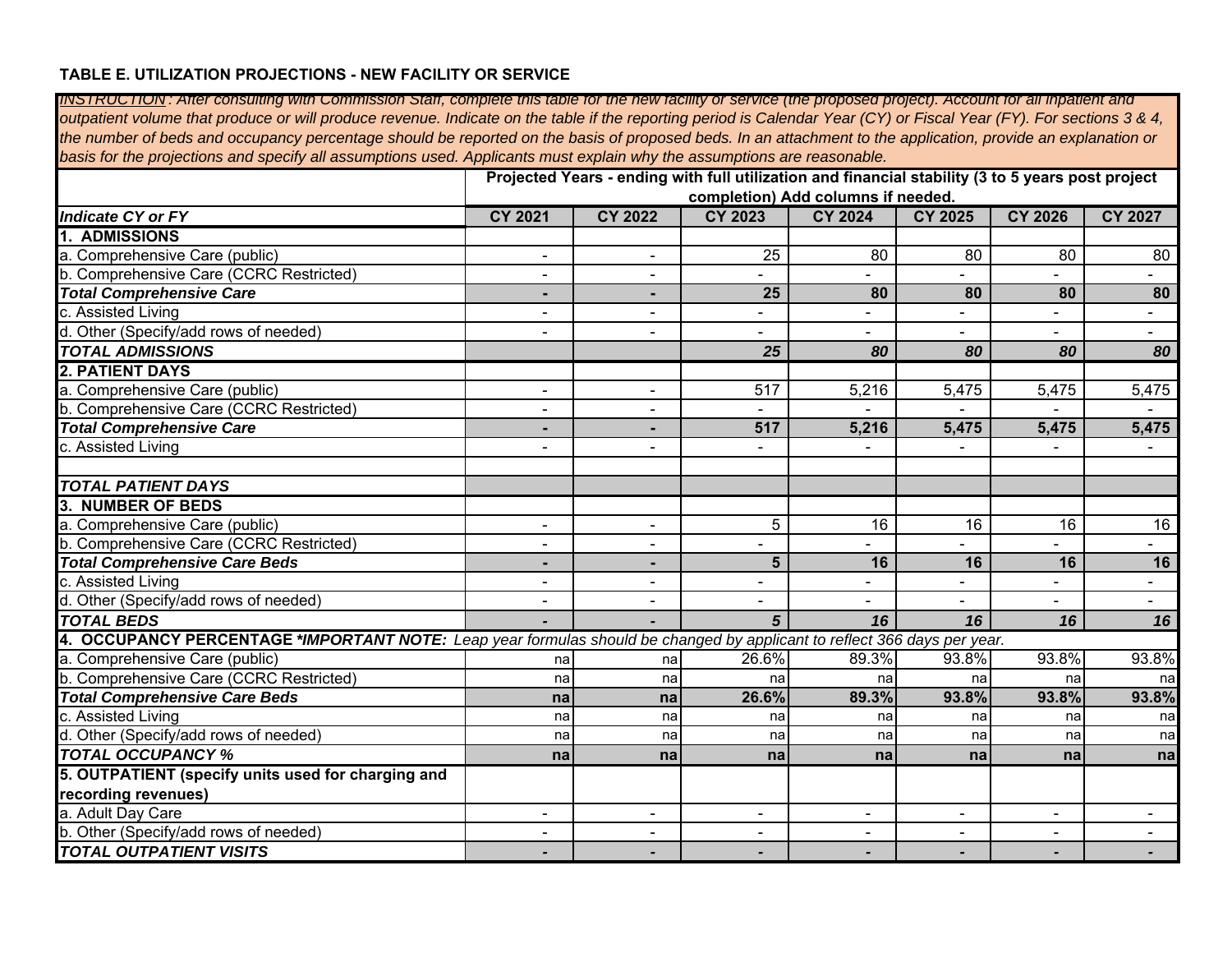#### **TABLE F. REVENUES & EXPENSES, UNINFLATED - ENTIRE FACILITY**

*INSTRUCTION : Complete this table for the entire facility, including the proposed project. The table should reflect current dollars (no inflation). Projected revenues and expenses should be consistent with the utilization projections in Table D reflecting changes in volume and with the costs of the Workforce identified in Table H. Indicate on the table if the reporting period is Calendar Year (CY) or Fiscal Year (FY). In an attachment to the application, provide an explanation or basis for the projected revenue and expenses specifying all*  assumptions used. Applicants must explain why the assumptions are reasonable. Revenue should be projected based on actual charges with calculations detailed in the attachment *and Contractual Allowance should not be included if it is a positive adjustment to gross revenue. Specify the sources of non-operating income.* 

|                                       |                                      | Two Most Recent Years<br>(Actual) |                                        |                                |                                  | <b>Current Year</b><br>Projected | Projected Years - ending with full utilization and financial stability (3 to 5 years post<br>project completion) Add columns if needed. |                                                                                                                               |               |                |                          |                                             |            |              |                         |                             |            |                             |
|---------------------------------------|--------------------------------------|-----------------------------------|----------------------------------------|--------------------------------|----------------------------------|----------------------------------|-----------------------------------------------------------------------------------------------------------------------------------------|-------------------------------------------------------------------------------------------------------------------------------|---------------|----------------|--------------------------|---------------------------------------------|------------|--------------|-------------------------|-----------------------------|------------|-----------------------------|
| Indicate CY or FY                     |                                      | <b>CY 2019</b>                    |                                        | <b>CY 2020</b>                 |                                  | <b>CY 2021</b>                   |                                                                                                                                         | CY 2022                                                                                                                       |               | <b>CY 2023</b> |                          | <b>CY 2024</b>                              |            | CY 2025      |                         | <b>CY 2026</b>              |            | <b>CY 2027</b>              |
| 1. REVENUE                            |                                      |                                   |                                        |                                |                                  |                                  |                                                                                                                                         |                                                                                                                               |               |                |                          |                                             |            |              |                         |                             |            |                             |
| a. Inpatient Services                 |                                      | \$11,231,005                      | - \$                                   | 8,380,570                      | - \$                             | 9,373,136                        | - \$                                                                                                                                    | 9,491,161                                                                                                                     | \$            | 9,713,817      |                          | \$11,746,716                                |            | \$11,830,972 | l \$                    | 11.830.972                  |            | \$11,830,972                |
| b. Outpatient Services (Med B)        | \$                                   | 362,320                           | -\$                                    | 338,938                        | -\$                              | 329,447                          | \$                                                                                                                                      | 333,596                                                                                                                       | \$            | 341,421        | -\$                      | 412,874                                     | \$         | 415,835      | l \$                    | 415,835                     | l \$       | 415,835                     |
| c. Assisted Living                    | \$                                   | 4,812,061                         | $\frac{1}{2}$                          | 3,951,373                      | $\overline{\mathbf{3}}$          | 4,193,884                        | \$                                                                                                                                      | 4,573,440                                                                                                                     | $\bullet$     | 4,621,080      | ها                       | 4,621,080                                   | $\sqrt{3}$ | 4,621,080    | l \$                    | 4,621,080                   | l \$       | 4,621,080                   |
| <b>Gross Patient Service Revenues</b> |                                      | \$16,405,387                      |                                        | \$12,670,881                   |                                  | \$13,896,468                     |                                                                                                                                         | \$14,398,196                                                                                                                  |               | \$14,676,318   |                          | \$16,780,670                                |            | \$16,867,888 |                         | \$16,867,888                |            | \$16,867,888                |
| c. Allowance For Bad Debt             | \$                                   | 572,461                           | -\$                                    | 80,254                         | \$                               | 64,277                           | $\overline{\mathbf{s}}$                                                                                                                 | 66,718                                                                                                                        | \$            | 67,980         | \$                       | 77,328                                      | \$         | 77,715       | \$                      | 77,715                      | \$         | 77,715                      |
| d. Contractual Allowance              | \$                                   | 2,631,481                         | -\$                                    | 1,302,436                      | \$                               | 1,082,413                        | \$                                                                                                                                      | 1,096,042                                                                                                                     | \$            | 1,121,755      | \$                       | 1,356,515                                   | \$         | 1,366,245    | l \$                    | 1,366,245                   | \$         | 1,366,245                   |
| e. Charity Care                       | \$                                   |                                   | \$                                     |                                |                                  |                                  | \$                                                                                                                                      |                                                                                                                               | \$            |                | \$                       |                                             | \$.        |              |                         |                             |            |                             |
| <b>Net Patient Services Revenue</b>   |                                      | \$13,201,445                      |                                        | \$11,288,190                   |                                  | \$12,749,778                     |                                                                                                                                         | $\frac{1}{2}$ \$ 13,235,436                                                                                                   |               | \$13,486,584   |                          | \$15,346,827                                |            |              |                         | $$15,423,928$ $$15,423,928$ |            | \$15,423,928                |
| f. Other Operating Revenues           | \$                                   | 162,200                           | -\$                                    | 755,232                        | -\$                              | 41,400                           | - \$                                                                                                                                    | 41,400                                                                                                                        | \$            | 41,400         | l \$                     | 41.400                                      | \$         | 41,400       | l \$                    | 41,400                      | - \$       | 41,400                      |
| (Specify/add rows if needed)          |                                      |                                   |                                        |                                |                                  |                                  |                                                                                                                                         |                                                                                                                               |               |                |                          |                                             |            |              |                         |                             |            |                             |
| <b>NET OPERATING REVENUE</b>          |                                      | \$13,363,645                      |                                        |                                |                                  |                                  |                                                                                                                                         | \$ 12,043,422   \$ 12,791,178   \$ 13,276,836   \$ 13,527,984   \$ 15,388,227   \$ 15,465,328   \$ 15,465,328   \$ 15,465,328 |               |                |                          |                                             |            |              |                         |                             |            |                             |
| 2. EXPENSES                           |                                      |                                   |                                        |                                |                                  |                                  |                                                                                                                                         |                                                                                                                               |               |                |                          |                                             |            |              |                         |                             |            |                             |
| a. Salaries & Wages (including        |                                      | \$7,230,140                       | \$                                     | 6,906,925                      | \$                               | 7,079,871                        | \$                                                                                                                                      | 7,092,468                                                                                                                     | \$            | 7,286,506      | \$                       | 7,543,760                                   |            | \$7,543,760  | \$                      | 7,543,760                   |            | \$7,543,760                 |
| benefits)                             |                                      |                                   |                                        |                                |                                  |                                  |                                                                                                                                         |                                                                                                                               |               |                |                          |                                             |            |              |                         |                             |            |                             |
| b. Contractual Services               | \$                                   | ,040,257                          | - \$                                   | 618,053                        | -\$                              | 216,000                          | -\$                                                                                                                                     | 216,000                                                                                                                       | \$            | 216,000        | <b>S</b>                 | 216,000                                     | \$         | 216,000      | l \$                    | 216,000                     | \$         | 216,000                     |
| c. Interest on Current Debt           | \$                                   |                                   | \$                                     |                                | \$                               |                                  | \$                                                                                                                                      |                                                                                                                               | \$            |                | \$                       |                                             | \$         |              | \$                      |                             | \$         |                             |
| d. Interest on Project Debt           | \$                                   |                                   | \$                                     |                                | \$                               |                                  | \$                                                                                                                                      |                                                                                                                               | \$            |                | \$                       |                                             | \$         |              | \$                      |                             | \$         |                             |
| e. Current Depreciation               | $\overline{\boldsymbol{\theta}}$     |                                   | $\overline{\boldsymbol{\mathfrak{s}}}$ |                                | \$                               |                                  | $\overline{\mathbf{S}}$                                                                                                                 |                                                                                                                               | \$            |                | $\overline{\mathcal{S}}$ |                                             | \$         |              | $\overline{\mathbf{s}}$ |                             | \$         |                             |
| f. Project Depreciation               | \$                                   |                                   | \$                                     |                                | \$                               |                                  | \$                                                                                                                                      |                                                                                                                               | \$            |                | \$                       |                                             | \$         |              | \$                      |                             | \$         |                             |
| g. Current Amortization               | \$                                   |                                   | \$                                     |                                | \$                               |                                  | \$                                                                                                                                      |                                                                                                                               | \$            |                | \$                       |                                             | \$         |              | \$                      |                             | \$         |                             |
| h. Project Amortization               | \$                                   |                                   | \$                                     |                                | \$                               |                                  | \$                                                                                                                                      |                                                                                                                               | \$            |                | \$                       |                                             | \$         |              | \$                      |                             | \$         |                             |
| i. Supplies                           | $\overline{\boldsymbol{\mathsf{s}}}$ | 820,404                           | $\overline{\boldsymbol{\theta}}$       | 764,972                        | $\overline{\boldsymbol{\theta}}$ | 901,829                          | $\frac{1}{2}$                                                                                                                           | 944,312                                                                                                                       | $\frac{1}{2}$ | 955,833        | T\$                      | 1,062,260                                   | $\sqrt{3}$ | 1,065,378    | T\$                     | 1,065,378                   | $\sqrt{3}$ | 1,065,378                   |
| add: Food                             | \$                                   | 368,806                           | \$                                     | 293,038                        | -\$                              | 346,662                          | \$                                                                                                                                      | 362,993                                                                                                                       | \$            | 367,421        | l \$                     | $408,332$ \$                                |            | 409,530      | $\sqrt{3}$              | 409,530 \$                  |            | 409,530                     |
| add: Utilities / R&M                  | \$                                   | 399,920                           | - \$                                   | 386,071                        | -\$                              | 353,359                          | ∣\$                                                                                                                                     | 353,359                                                                                                                       | \$            | 353,359        | \$                       | 353,359                                     | <b>\$</b>  | 353,359      | l \$                    | 353,359                     | - \$       | 353,359                     |
| add: RE Taxes & Business Insurance    | \$                                   | 444,545                           | -\$                                    | 540,345                        | -\$                              | 552,275                          | -\$                                                                                                                                     | 569,565                                                                                                                       | \$            | 568,245        | -\$                      | 568,245                                     | S          | 568,245      | l \$                    | 568,245                     | S          | 568,245                     |
| add: G&A                              | \$                                   | 328,399                           | -\$                                    | 299,485                        | - \$                             | 332,520                          | -\$                                                                                                                                     | 332,520                                                                                                                       | \$            | 332,520        | ∣\$                      | 332,520                                     | -S         | 332,520      | l \$                    | 332,520                     | \$.        | 332,520                     |
| add: SNF Provider Tax                 | \$                                   | 396.316                           | l \$                                   | 360,757                        | -\$                              | 519,449                          | -\$                                                                                                                                     | 528,775                                                                                                                       | \$            | 541,355        | ∣\$                      | 656,188                                     | - \$       | 660,969      | l \$                    | 660,969                     | -\$        | 660,969                     |
| add: Mgt Fees (5%)                    | \$                                   | 668.182                           | l \$                                   | 602.171                        | \$                               | 639,559                          | -\$                                                                                                                                     | 663.842                                                                                                                       | \$            | 676,399        | ∣\$                      | 769.411                                     | \$         | 773.266      | l \$                    | $\overline{773,}266$        | -\$        | 773.266                     |
| j. Other Expenses (RENT)              | \$                                   | 1,765,956                         | <b>S</b>                               | 1,765,956                      | \$                               | 1,765,956                        | \$                                                                                                                                      | 2,097,073                                                                                                                     | \$            | 2,207,445      | -\$                      | 2,207,445                                   | \$         | 2,207,445    | - \$                    | 2,207,445                   | \$         | 2,207,445                   |
| <b>TOTAL OPERATING EXPENSES</b>       |                                      |                                   |                                        | $$13,462,925 \mid $12,537,773$ |                                  | $\frac{1}{2}$ \$ 12,707,480      |                                                                                                                                         | \$13,160,907                                                                                                                  |               | \$13,505,083   |                          | $\vert$ \$ 14,117,521 $\vert$ \$ 14,130,473 |            |              |                         | $\frac{1}{2}$ \$ 14,130,473 |            | $\frac{1}{2}$ \$ 14,130,473 |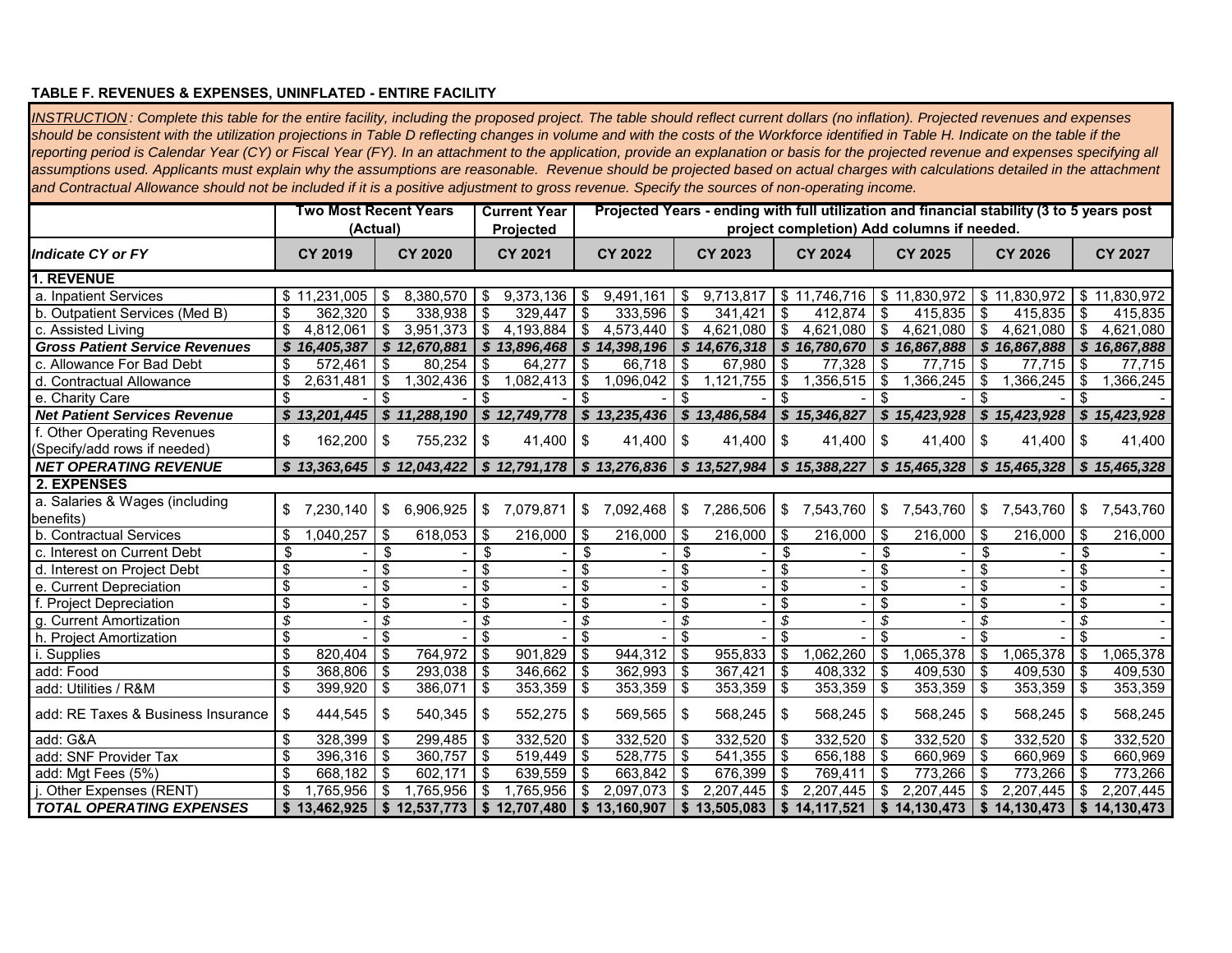#### **TABLE F. REVENUES & EXPENSES, UNINFLATED - ENTIRE FACILITY**

*INSTRUCTION : Complete this table for the entire facility, including the proposed project. The table should reflect current dollars (no inflation). Projected revenues and expenses should be consistent with the utilization projections in Table D reflecting changes in volume and with the costs of the Workforce identified in Table H. Indicate on the table if the reporting period is Calendar Year (CY) or Fiscal Year (FY). In an attachment to the application, provide an explanation or basis for the projected revenue and expenses specifying all assumptions used. Applicants must explain why the assumptions are reasonable. Revenue should be projected based on actual charges with calculations detailed in the attachment and Contractual Allowance should not be included if it is a positive adjustment to gross revenue. Specify the sources of non-operating income.* 

|                                  |                      | Two Most Recent Years | <b>Current Year</b> | Projected Years - ending with full utilization and financial stability (3 to 5 years post<br>project completion) Add columns if needed. |               |                  |                 |                         |                |  |  |  |  |  |
|----------------------------------|----------------------|-----------------------|---------------------|-----------------------------------------------------------------------------------------------------------------------------------------|---------------|------------------|-----------------|-------------------------|----------------|--|--|--|--|--|
|                                  | (Actual)             |                       | Projected           |                                                                                                                                         |               |                  |                 |                         |                |  |  |  |  |  |
| Indicate CY or FY                | <b>CY 2019</b>       | <b>CY 2020</b>        | <b>CY 2021</b>      | <b>CY 2022</b>                                                                                                                          | CY 2023       | <b>CY 2024</b>   | <b>CY 2025</b>  | <b>CY 2026</b>          | <b>CY 2027</b> |  |  |  |  |  |
| 3. INCOME                        |                      |                       |                     |                                                                                                                                         |               |                  |                 |                         |                |  |  |  |  |  |
| a. Income From Operation         | $(99, 281)$ \$<br>\$ | $(494, 351)$ \$       | 83,697              | 115,930<br>- 56                                                                                                                         | 22,901<br>∣ S | 1,270,707<br>-SS | 1,334,855       | 1,334,855<br>- 56       | 1,334,855      |  |  |  |  |  |
| b. Non-Operating Income          |                      |                       |                     |                                                                                                                                         |               |                  |                 |                         |                |  |  |  |  |  |
| <b>SUBTOTAL</b>                  | $(99, 281)$ \$<br>S  | $(494, 351)$ \$       | 83,697              | S<br>115,930                                                                                                                            | 22,901<br>S   | S<br>1,270,707   | 1,334,855<br>S. | S<br>1,334,855          | 1,334,855<br>S |  |  |  |  |  |
| c. Income Taxes                  |                      |                       |                     |                                                                                                                                         |               |                  |                 |                         |                |  |  |  |  |  |
| <b>NET INCOME (LOSS)</b>         | \$<br>$(99, 281)$ \$ | $(494, 351)$ \$       | $83,697$ \$         | $115,930$ \$                                                                                                                            | 22,901        | S<br>1,270,707   | \$<br>1,334,855 | -\$<br>$1,334,855$   \$ | 1,334,855      |  |  |  |  |  |
| <b>4. PATIENT MIX</b>            |                      |                       |                     |                                                                                                                                         |               |                  |                 |                         |                |  |  |  |  |  |
| la. Percent of Total Revenue     |                      |                       |                     |                                                                                                                                         |               |                  |                 |                         |                |  |  |  |  |  |
| 1) Medicare                      | 41.3%                | 39.8%                 | 42.6%               | 41.4%                                                                                                                                   | 41.4%         | 43.9%            | 43.8%           | 43.7%                   | 43.5%          |  |  |  |  |  |
| 2) Medicaid                      | 15.7%                | 13.3%                 | 12.2%               | 11.9%                                                                                                                                   | 11.9%         | 12.6%            | 12.6%           | 12.5%                   | 12.5%          |  |  |  |  |  |
| 3) Blue Cross                    | 0.0%                 | 0.0%                  | 0.0%                | 0.0%                                                                                                                                    | 0.0%          | 0.0%             | 0.0%            | 0.0%                    | 0.0%           |  |  |  |  |  |
| 4) Commercial Insurance          | 0.0%                 | 0.0%                  | 0.0%                | 0.0%                                                                                                                                    | 0.0%          | 0.0%             | 0.0%            | 0.0%                    | 0.0%           |  |  |  |  |  |
| 5) Self-pay                      | 8.2%                 | 12.2%                 | 12.6%               | 12.2%                                                                                                                                   | 12.2%         | 13.0%            | 13.0%           | 12.9%                   | 12.9%          |  |  |  |  |  |
| 6) Assisted Living               | 34.9%                | 34.8%                 | 32.6%               | 34.5%                                                                                                                                   | 34.4%         | 30.5%            | 30.6%           | 30.9%                   | 31.2%          |  |  |  |  |  |
| <b>TOTAL</b>                     | 100.0%               | 100.0%                | 100.0%              | 100.0%                                                                                                                                  | 100.0%        | 100.0%           | 100.0%          | 100.0%                  | 100.0%         |  |  |  |  |  |
| <b>Percent of Inpatient Days</b> |                      |                       |                     |                                                                                                                                         |               |                  |                 |                         |                |  |  |  |  |  |
| 1) Medicare                      | 18.0%                | 18.7%                 | 19.5%               | 18.8%                                                                                                                                   | 18.9%         | 20.0%            | 20.1%           | 20.1%                   | 20.1%          |  |  |  |  |  |
| 2) Medicaid                      | 19.6%                | 16.3%                 | 22.5%               | 22.6%                                                                                                                                   | 22.9%         | 24.8%            | 24.8%           | 24.8%                   | 24.8%          |  |  |  |  |  |
| 3) Blue Cross                    | 0.0%                 | 0.0%                  | 0.0%                | 0.0%                                                                                                                                    | 0.0%          | 0.0%             | 0.0%            | 0.0%                    | 0.0%           |  |  |  |  |  |
| 4) Commercial Insurance          | 1.8%                 | 2.3%                  | 1.6%                | 1.3%                                                                                                                                    | 1.3%          | 1.1%             | 1.1%            | 1.1%                    | 1.1%           |  |  |  |  |  |
| 5) Self-pay                      | 10.9%                | 11.0%                 | 9.2%                | 8.5%                                                                                                                                    | 8.8%          | 10.7%            | 10.8%           | 10.8%                   | 10.8%          |  |  |  |  |  |
| 6) Assisted Living               | 49.7%                | 51.8%                 | 47.2%               | 48.7%                                                                                                                                   | 48.1%         | 43.4%            | 43.2%           | 43.2%                   | 43.2%          |  |  |  |  |  |
| <b>TOTAL</b>                     | 100.0%               | 100.0%                | 100.0%              | 100.0%                                                                                                                                  | 100.0%        | 100.0%           | 100.0%          | 100.0%                  | 100.0%         |  |  |  |  |  |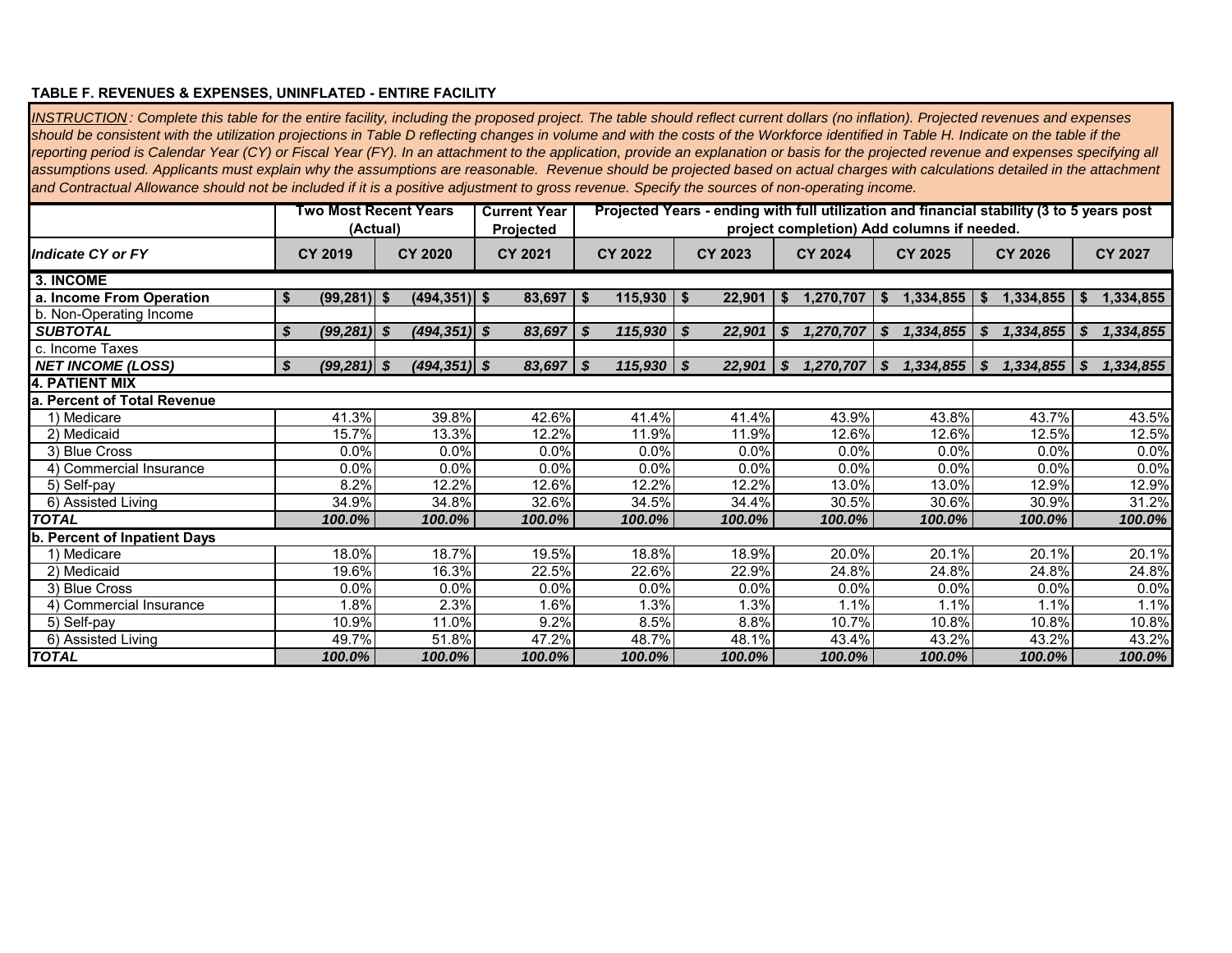#### **TABLE F. REVENUES & EXPENSES, UNINFLATED - ENTIRE FACILITY**

*INSTRUCTION : Complete this table for the entire facility, including the proposed project. The table should reflect current dollars (no inflation). Projected revenues and expenses*  should be consistent with the utilization projections in Table D reflecting changes in volume and with the costs of the Workforce identified in Table H. Indicate on the table if the reporting period is Calendar Year (CY) or Fiscal Year (FY). In an attachment to the application, provide an explanation or basis for the projected revenue and expenses specifying all assumptions used. Applicants must explain why the assumptions are reasonable. Revenue should be projected based on actual charges with calculations detailed in the attachment *and Contractual Allowance should not be included if it is a positive adjustment to gross revenue. Specify the sources of non-operating income.* 

|                          |         | Two Most Recent Years | <b>Current Year</b> | Projected Years - ending with full utilization and financial stability (3 to 5 years post |                                            |                |         |         |                |  |  |  |  |  |
|--------------------------|---------|-----------------------|---------------------|-------------------------------------------------------------------------------------------|--------------------------------------------|----------------|---------|---------|----------------|--|--|--|--|--|
|                          |         | (Actual)              | Proiected           |                                                                                           | project completion) Add columns if needed. |                |         |         |                |  |  |  |  |  |
| <b>Indicate CY or FY</b> | CY 2019 | CY 2020               | CY 2021             | CY 2022                                                                                   | CY 2023                                    | <b>CY 2024</b> | CY 2025 | CY 2026 | <b>CY 2027</b> |  |  |  |  |  |

#### **Context on Most Recent Years vs Projections:**

Prior to June of 2020 occupational therapy, physical therapy, and speech therapy services were provided by third parties with costs reflected as contract labor. In June 2020 services were brought in‐house by adding therapists to payroll which is responsible for the decrease in Contract Services and increase in Salaries & Wages. Respiratory therapy services remain with third parties and thus this reflected as contract services. The labor increase was partially offset by reducing payroll costs that included legacy staff members related to prior ownership earning rates well above market in duplicative positions.

#### **Budget Notes / Assuptions**

- 1) Current Year 2020 revenue includes funds provided in response to Covid 19 emergency
- 2) New SNF unit opens with first resident admissions in September 2023
- 3) Post CON stabilization at 91% bed occupancy in April 2024
- 4) Daily rate assumptions include;

|                      |      | Dly Rate | <b>Rate Growth</b> |
|----------------------|------|----------|--------------------|
| Private Pay \$       |      | 408      | n/a                |
| Med A \$             |      | 560      | n/a                |
| Medicaid \$          |      | 264      | n/a                |
| HMO/Other Daily Rate | - \$ | 350      | n/a                |
|                      |      |          |                    |

- 5) Allowance for bad debt at 0.5% of inpatient services + outpatient services contractual allowance
- 6) Salaries / wages outlined on 'Work Force' tab and includes therapists as FTE's. EE benefits includes bonus, health insurance, paid-time off, and other fringes plus payroll taxes projected at current run rates
- 7) Contract services include medical and clinical contract oversight (includes respiratory therapy) based on in-place costs
- 8) Supply costs include nonbillable medical supplies at roughly \$21.50 per resident day (PRD) and includes general supplies for dietary supplements, housekeeping, maintenance, and activities.
- 9) Raw food cost \$8.50 PRD
- 10) Utilities, general overhead including R&M, Real Estate Taxes, and Business Taxes projected at the current operating levels.
- 11) Bed Tax Calculation: Total resident days less Med A days less Med C days x \$27.29 per resident day.
- 12) Management fees at 5% of Net Operating Revenue
- 13) Building lease assumed to increase 25% with the bed increase (prorated for FY2023)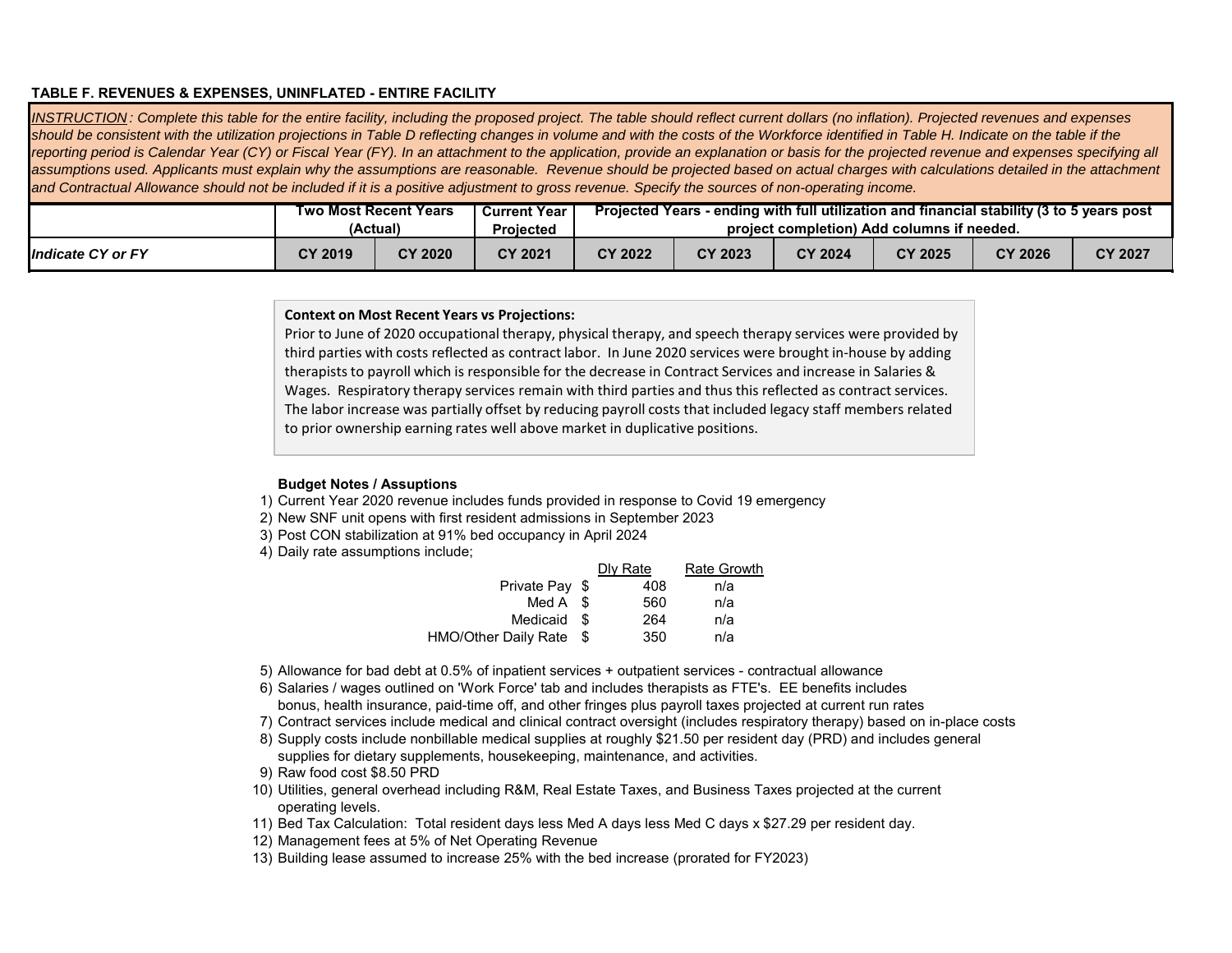#### **TABLE G. REVENUES & EXPENSES, UNINFLATED - NEW FACILITY OR SERVICE**

*INSTRUCTION : After consulting with Commission Staff, complete this table for the new facility or service (the proposed project). This table should reflect current dollars (no inflation).*  Projected revenues and expenses should be consistent with the utilization projections in Table E and with the Workforce costs identified in Table H. Indicate on the table if the reporting *period is Calendar Year (CY) or Fiscal Year (FY). In an attachment to the application, provide an explanation or basis for the projections and specify all assumptions used. Applicants must explain why the assumptions are reasonable. Revenue should be projected based on actual charges with detailed calculation by payer in the attachment. The contractual allowance should not be reported if it is a positive adjustment to gross revenue. Specify the sources of non-operating income.* 

|                                          |                          | Projected Years (ending five years after completion) Add columns of needed. |                           |                |                         |                |                           |                     |                         |                |                                  |                |                                  |           |
|------------------------------------------|--------------------------|-----------------------------------------------------------------------------|---------------------------|----------------|-------------------------|----------------|---------------------------|---------------------|-------------------------|----------------|----------------------------------|----------------|----------------------------------|-----------|
| <b>Indicate CY or FY</b>                 |                          | <b>CY 2023</b>                                                              |                           | <b>CY 2024</b> |                         | <b>CY 2025</b> |                           | <b>CY 2026</b>      |                         | <b>CY 2027</b> |                                  | <b>CY2028</b>  |                                  | CY2029    |
| <b>1. REVENUE</b>                        |                          |                                                                             |                           |                |                         |                |                           |                     |                         |                |                                  |                |                                  |           |
| a. Inpatient Services                    | \$                       | $222,656$ \$                                                                |                           | 2,229,552      | \$                      | $2,339,812$ \$ |                           | 2,339,812           | \$                      | $2,339,812$ \$ |                                  | $2,346,222$ \$ |                                  | 2,339,812 |
| b. Outpatient Services (Med B)           | \$                       | 7,826                                                                       | \$                        | 78,364         | \$                      | $82,240$ \$    |                           | 82,240              | \$                      | 82,240         | \$                               | 82,465         | \$                               | 82,240    |
| c. Assisted Living                       | \$                       |                                                                             | \$                        |                | \$                      |                | \$                        |                     | \$                      |                | \$                               |                | \$                               |           |
| <b>Gross Patient Service Revenues</b>    | \$                       | 230,482                                                                     | \$                        | 2,307,916      | \$                      | 2,422,051      | $\boldsymbol{\mathsf{s}}$ | 2,422,051           | \$                      | 2,422,051      | \$                               | 2,428,687      | $\boldsymbol{s}$                 | 2,422,051 |
| c. Allowance For Bad Debt                | \$                       | 1,152                                                                       | \$                        | 11,540         | \$                      | $12,110$ \ \$  |                           | $\overline{12,110}$ | \$                      | 12,110         | -\$                              | 12,143         | -\$                              | 12,110    |
| d. Contractual Allowance                 | \$                       | $25,712$ \$                                                                 |                           | 257,469        | \$                      | $270,202$ \$   |                           | 270,202             | \$                      | 270,202        | -\$                              | $270,942$ \$   |                                  | 270,202   |
| e. Charity Care                          | \$                       |                                                                             | \$                        |                | \$                      |                | \$                        |                     | \$                      |                | \$                               |                | \$                               |           |
| <b>Net Patient Services Revenue</b>      | \$                       | 203,617                                                                     | $\boldsymbol{s}$          | 2,038,907      | $\boldsymbol{s}$        | 2,139,739      | $\boldsymbol{s}$          | 2,139,739           | - \$                    | 2,139,739      | \$                               | 2,145,601      | \$                               | 2,139,739 |
| f. Other Operating Revenues (Specify)    | \$                       |                                                                             | \$                        |                | \$                      |                | \$                        |                     | \$                      |                | \$                               |                | \$                               |           |
| <b>NET OPERATING REVENUE</b>             | \$                       | 203,617                                                                     | $\boldsymbol{\mathsf{s}}$ | 2,038,907      | $\boldsymbol{s}$        | $2,139,739$ \$ |                           | $2,139,739$ \$      |                         | 2,139,739      | $\mathbf{s}$                     | 2,145,601      | - \$                             | 2,139,739 |
| 2. EXPENSES                              |                          |                                                                             |                           |                |                         |                |                           |                     |                         |                |                                  |                |                                  |           |
| a. Salaries & Wages (including benefits) | \$                       | 271.344                                                                     | \$                        | 912.294        | \$                      | 957,686 \$     |                           | 957,686             | \$                      | 957,686        | -\$                              | 957,686 \$     |                                  | 957,686   |
| b. Contractual Services                  | $\overline{\mathcal{S}}$ | 9,553                                                                       | $\overline{\mathcal{S}}$  | 32,119         | $\overline{\mathbf{s}}$ | 33,717         | \$                        | 33,717              | \$                      | 33,717         | \$                               | 33,717         | -\$                              | 33,717    |
| c. Interest on Current Debt              | \$                       |                                                                             | \$                        |                | \$                      |                | \$                        |                     | \$                      |                | \$                               |                | \$                               |           |
| d. Interest on Project Debt              | \$                       |                                                                             | \$                        |                | \$                      |                | \$                        |                     | \$                      |                | \$                               |                | \$                               |           |
| e. Current Depreciation                  | \$                       |                                                                             | \$                        |                | \$                      |                | \$                        |                     | \$                      |                | \$                               |                | \$                               |           |
| f. Project Depreciation                  | \$                       |                                                                             | \$                        |                | \$                      |                | \$                        |                     | \$                      |                | \$                               |                | \$                               |           |
| g. Current Amortization                  | \$                       |                                                                             | \$                        |                | \$                      |                | \$                        |                     | \$                      |                | \$                               |                | \$                               |           |
| h. Project Amortization                  | \$                       |                                                                             | \$                        |                | \$                      |                | \$                        |                     | \$                      |                | \$                               |                | \$                               |           |
| i. Supplies                              | \$                       | 34,302                                                                      | \$                        | 115,327        | \$                      | 118,029        | $\overline{\$}$           | 118,375             | $\overline{\$}$         | 118,375        | \$                               | 118,375        | \$                               | 118,375   |
| add: Food                                | \$                       | 13,186                                                                      | \$                        | 44,332         | \$                      | 45,370         | \$                        | 45,503              | \$                      | 45,503         | -\$                              | 45,503         | -\$                              | 45,503    |
| add: Utilities / R&M                     | \$                       | 16,359                                                                      | $\overline{\mathcal{S}}$  | 39,262         | $\overline{\$}$         | 39,262         | $\bullet$                 | 39,262              | $\overline{\$}$         | 39,262         | $\overline{\boldsymbol{\theta}}$ | 39,262         | $\overline{\boldsymbol{\theta}}$ | 39,262    |
| add: RE Taxes & Business Insurance       | \$                       | 26,308                                                                      | \$                        | 63,138         | $\overline{\mathbf{S}}$ | 63,138         | န                         | 63,138              | $\overline{\mathbf{3}}$ | 63,138         | \$                               | 63,138         | \$                               | 63,138    |
| add: G&A                                 | \$                       | 15.394                                                                      | \$                        | 36.947         | \$                      | 36.947         | \$                        | 36.947              | \$                      | 36.947         | \$                               | 36,947         | -\$                              | 36.947    |
| add: SNF Provider Tax                    | \$                       | $9,570$ \$                                                                  |                           | 95,829         | \$                      | $100,568$ \$   |                           | 100,568             | \$                      | 100,568        | \$                               | 100,843        | -\$                              | 100,568   |
| add: Mgt Fees (5%)                       | \$                       | 10,181                                                                      | $\sqrt{3}$                | $101,945$ \$   |                         | $106,987$ \$   |                           | $106,987$ \$        |                         | 106,987        | \$                               | 107,280        | -\$                              | 106,987   |
| j. Other Expenses (RENT)                 | \$                       | $331,117$ \$                                                                |                           | 441.489 \$     |                         | 441,489 \$     |                           | 441,489 \$          |                         | 441,489        | l \$                             | 441,489 \$     |                                  | 441.489   |
| <b>TOTAL OPERATING EXPENSES</b>          |                          | 737,314                                                                     |                           | 1,882,682      |                         | 1,943,193      |                           | 1,943,672           |                         | 1,943,672      |                                  | 1,944,241      |                                  | 1,943,672 |
| 3. INCOME                                |                          |                                                                             |                           |                |                         |                |                           |                     |                         |                |                                  |                |                                  |           |
| a. Income From Operation                 |                          | (533, 697)                                                                  |                           | 156,225        |                         | 196,546        |                           | 196,067             |                         | 196,067        |                                  | 201,360        |                                  | 196,067   |
| b. Non-Operating Income                  |                          |                                                                             |                           |                |                         |                |                           |                     |                         |                |                                  |                |                                  |           |
| <b>SUBTOTAL</b>                          |                          | (533, 697)                                                                  |                           | 156,225        |                         | 196,546        |                           | 196,067             |                         | 196,067        |                                  | 201,360        |                                  | 196,067   |
| c. Income Taxes                          |                          |                                                                             |                           |                |                         |                |                           |                     |                         |                |                                  |                |                                  |           |
| <b>NET INCOME (LOSS)</b>                 |                          | (533, 697)                                                                  |                           | 156,225        |                         | 196,546        |                           | 196,067             |                         | 196,067        |                                  | 201,360        |                                  | 196,067   |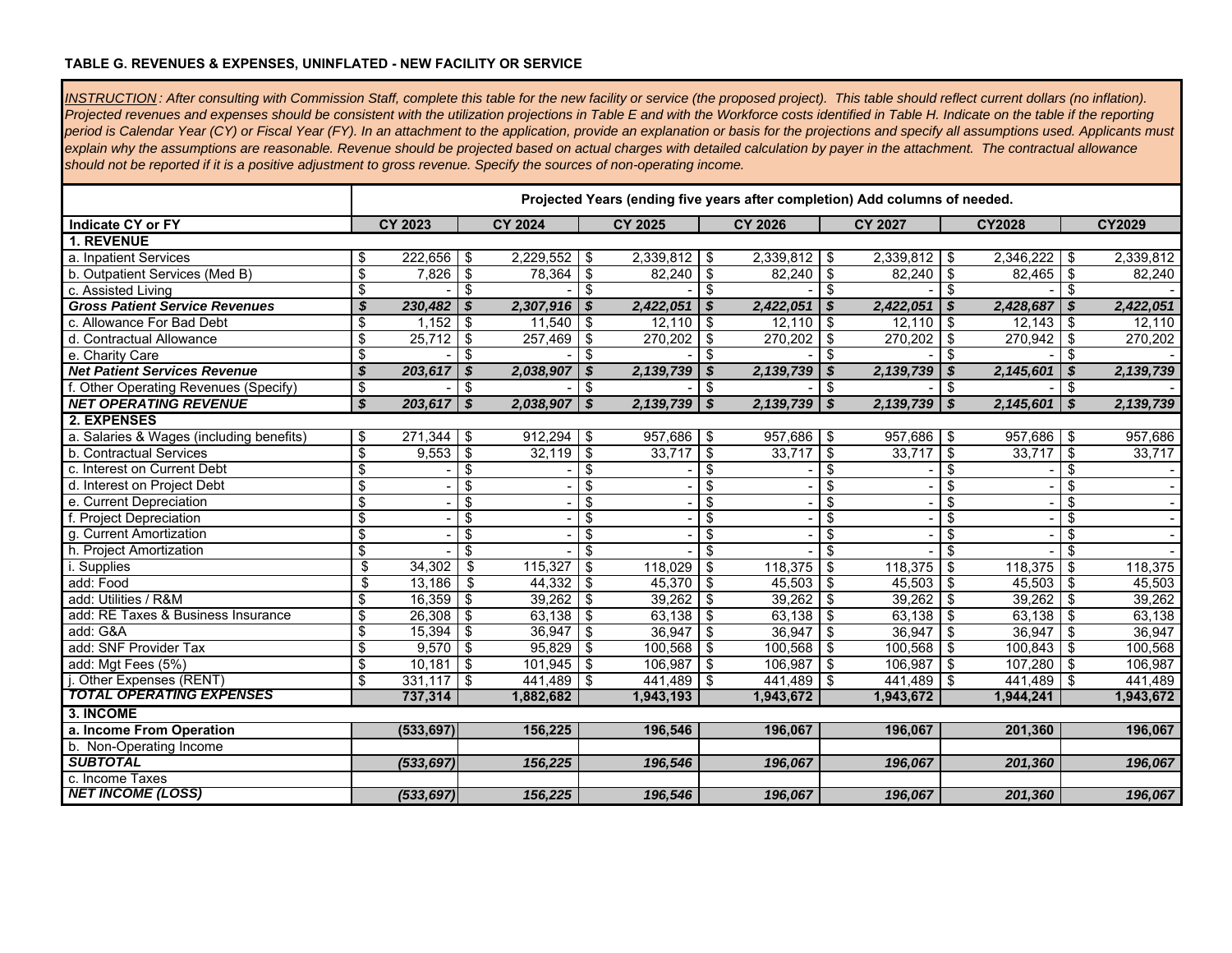### **TABLE G. REVENUES & EXPENSES, UNINFLATED - NEW FACILITY OR SERVICE**

 $\blacksquare$ 

| INSTRUCTION: After consulting with Commission Staff, complete this table for the new facility or service (the proposed project). This table should reflect current dollars (no inflation).<br>Projected revenues and expenses should be consistent with the utilization projections in Table E and with the Workforce costs identified in Table H. Indicate on the table if the reporting |         |                |                |                                                                             |                |               |        |  |  |  |  |  |
|-------------------------------------------------------------------------------------------------------------------------------------------------------------------------------------------------------------------------------------------------------------------------------------------------------------------------------------------------------------------------------------------|---------|----------------|----------------|-----------------------------------------------------------------------------|----------------|---------------|--------|--|--|--|--|--|
| period is Calendar Year (CY) or Fiscal Year (FY). In an attachment to the application, provide an explanation or basis for the projections and specify all assumptions used. Applicants must                                                                                                                                                                                              |         |                |                |                                                                             |                |               |        |  |  |  |  |  |
| explain why the assumptions are reasonable. Revenue should be projected based on actual charges with detailed calculation by payer in the attachment. The contractual allowance                                                                                                                                                                                                           |         |                |                |                                                                             |                |               |        |  |  |  |  |  |
| should not be reported if it is a positive adjustment to gross revenue. Specify the sources of non-operating income.                                                                                                                                                                                                                                                                      |         |                |                |                                                                             |                |               |        |  |  |  |  |  |
|                                                                                                                                                                                                                                                                                                                                                                                           |         |                |                |                                                                             |                |               |        |  |  |  |  |  |
|                                                                                                                                                                                                                                                                                                                                                                                           |         |                |                | Projected Years (ending five years after completion) Add columns of needed. |                |               |        |  |  |  |  |  |
| Indicate CY or FY                                                                                                                                                                                                                                                                                                                                                                         | CY 2023 | <b>CY 2024</b> | <b>CY 2025</b> | <b>CY 2026</b>                                                              | <b>CY 2027</b> | <b>CY2028</b> | CY2029 |  |  |  |  |  |
| 14. PATIENT MIX                                                                                                                                                                                                                                                                                                                                                                           |         |                |                |                                                                             |                |               |        |  |  |  |  |  |
| a. Percent of Total Revenue                                                                                                                                                                                                                                                                                                                                                               |         |                |                |                                                                             |                |               |        |  |  |  |  |  |
| 1) Medicare                                                                                                                                                                                                                                                                                                                                                                               | 42.7%   | 42.7%          | 42.7%          | 42.7%                                                                       | 42.7%          | 42.7%         | 42.7%  |  |  |  |  |  |
| 2) Medicaid                                                                                                                                                                                                                                                                                                                                                                               | 28.2%   | 28.2%          | 28.2%          | 28.2%                                                                       | 28.2%          | 28.2%         | 28.2%  |  |  |  |  |  |
| 3) Blue Cross                                                                                                                                                                                                                                                                                                                                                                             | 0.0%    | 0.0%           | 0.0%           | 0.0%                                                                        | 0.0%           | 0.0%          | 0.0%   |  |  |  |  |  |
| 4) Commercial Insurance                                                                                                                                                                                                                                                                                                                                                                   | 0.0%    | 0.0%           | 0.0%           | 0.0%                                                                        | 0.0%           | 0.0%          | 0.0%   |  |  |  |  |  |
| 5) Self-pay                                                                                                                                                                                                                                                                                                                                                                               | 29.1%   | 29.1%          | 29.1%          | 29.1%                                                                       | 29.1%          | 29.1%         | 29.1%  |  |  |  |  |  |
| 6) Other                                                                                                                                                                                                                                                                                                                                                                                  | 0.0%    | 0.0%           | 0.0%           | 0.0%                                                                        | $0.0\%$        | 0.0%          | 0.0%   |  |  |  |  |  |
| <b>TOTAL</b>                                                                                                                                                                                                                                                                                                                                                                              | 100.0%  | 100.0%         | 100.0%         | $100.0\%$                                                                   | 100.0%         | 100.0%        | 100.0% |  |  |  |  |  |
| b. Percent of Inpatient Days                                                                                                                                                                                                                                                                                                                                                              |         |                |                |                                                                             |                |               |        |  |  |  |  |  |
| 1) Medicare                                                                                                                                                                                                                                                                                                                                                                               | 30.0%   | 30.0%          | 30.0%          | 30.0%                                                                       | 30.0%          | 30.0%         | 30.0%  |  |  |  |  |  |
| 2) Medicaid                                                                                                                                                                                                                                                                                                                                                                               | 42.0%   | 42.0%          | 42.0%          | 42.0%                                                                       | 42.0%          | 42.0%         | 42.0%  |  |  |  |  |  |
| 3) Blue Cross                                                                                                                                                                                                                                                                                                                                                                             | 0.0%    | 0.0%           | 0.0%           | 0.0%                                                                        | $0.0\%$        | 0.0%          | 0.0%   |  |  |  |  |  |
| 4) Commercial Insurance                                                                                                                                                                                                                                                                                                                                                                   | 0.0%    | 0.0%           | 0.0%           | 0.0%                                                                        | 0.0%           | 0.0%          | 0.0%   |  |  |  |  |  |
| 5) Self-pay                                                                                                                                                                                                                                                                                                                                                                               | 28.0%   | 28.0%          | 28.0%          | 28.0%                                                                       | 28.0%          | 28.0%         | 28.0%  |  |  |  |  |  |
| 6) Other                                                                                                                                                                                                                                                                                                                                                                                  | 0.0%    | 0.0%           | 0.0%           | 0.0%                                                                        | 0.0%           | 0.0%          | 0.0%   |  |  |  |  |  |
| <b>TOTAL</b>                                                                                                                                                                                                                                                                                                                                                                              | 100.0%  | $100.0\%$      | 100.0%         | 100.0%                                                                      | 100.0%         | 100.0%        | 100.0% |  |  |  |  |  |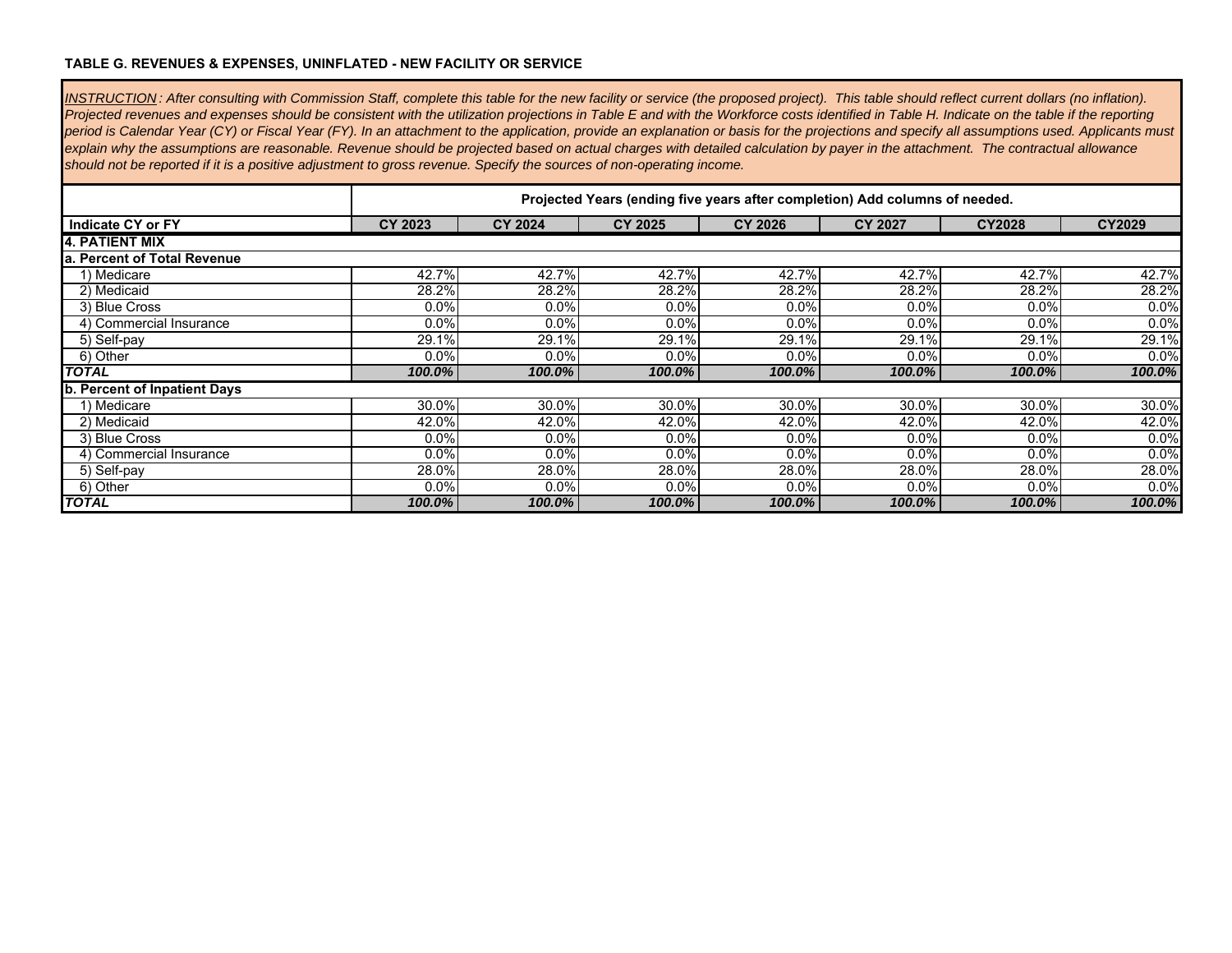#### **TABLE G. REVENUES & EXPENSES, UNINFLATED - NEW FACILITY OR SERVICE**

*INSTRUCTION : After consulting with Commission Staff, complete this table for the new facility or service (the proposed project). This table should reflect current dollars (no inflation).*  Projected revenues and expenses should be consistent with the utilization projections in Table E and with the Workforce costs identified in Table H. Indicate on the table if the reporting *period is Calendar Year (CY) or Fiscal Year (FY). In an attachment to the application, provide an explanation or basis for the projections and specify all assumptions used. Applicants must explain why the assumptions are reasonable. Revenue should be projected based on actual charges with detailed calculation by payer in the attachment. The contractual allowance should not be reported if it is a positive adjustment to gross revenue. Specify the sources of non-operating income.* 

|                     |         | Projected Years | endina five) د | ו five vears after completion) Add columns of needed. |                |               |               |
|---------------------|---------|-----------------|----------------|-------------------------------------------------------|----------------|---------------|---------------|
| I Indicate CY or FY | CY 2023 | <b>CY 2024</b>  | <b>CY 2025</b> | <b>CY 2026</b>                                        | <b>CY 2027</b> | <b>CY2028</b> | <b>CY2029</b> |

#### **Budget Notes / Assuptions**

- 3) Post CON stabilization at 91% bed occupancy in April 2024
- 4) Daily rate assumptions consistent with current operating beds;

|                         | Dly Rate | <b>Rate Growth</b> |
|-------------------------|----------|--------------------|
| Private Pay \$          | 408      | n/a                |
| Med $A \$               | 560      | n/a                |
| Medicaid \$             | 264      | n/a                |
| HMO/Other Daily Rate \$ | 350      | n/a                |

- 5) *Unless otherwise noted, shared resources and overhead allocated at 11.1% = 16 new SNF beds / 144 total beds*  [Total beds = 66 existing SNF beds + 62 AL beds +16 'New' beds]
- 5) Allowance for bad debt at 0.5% of inpatient services + outpatient services contractual allowance
- 6) Salaries / wages outlined on 'Work Force' tab and includes therapists as FTE's. EE benefits includes

bonus, health insurance, paid-time off, and other fringes plus payroll taxes projected at current run rates

- Administrative & support staff allocated at 11.1%
- Projected Changes from Workforce tab allocated to project at 100%
- Payroll tax and benefits burden at 26%
- 7) Contract services include medical and clinical contract oversight (includes respiratory therapy) based on in-place costs
- 8) Supply costs include nonbillable medical supplies at roughly \$21.50 per resident day (PRD) and includes general supplies for dietary supplements, housekeeping, maintenance, and activities.
- 9) Raw food cost \$8.50 PRD
- 10) Utilities, general overhead including R&M, Real Estate Taxes, and Business Taxes projected at the current operating levels and allocated at 11.1%
- 11) Bed Tax Calculation: Total resident days less Med A days less Med C days x \$27.29 per resident day.
- 12) Management fees at 5% of Net Operating Revenue
- 13) Building lease assumed to increase 25% with the bed increase (prorated for FY2023) with the 25 increase allocated 100% to the project.

<sup>1)</sup> New SNF unit opens with first resident admissions in September 2023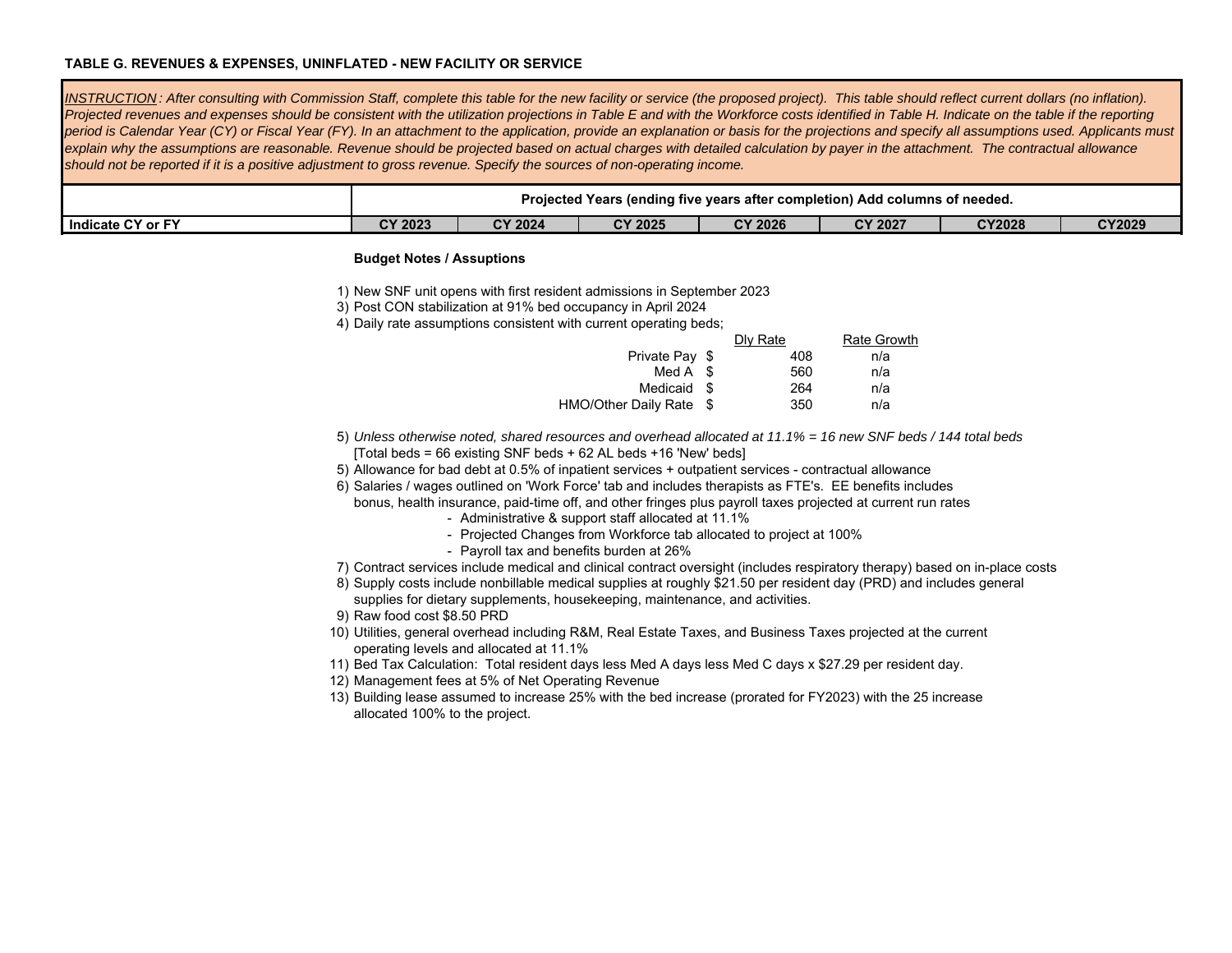#### **Extra Requested Form: REVENUES & EXPENSES, UNINFLATED - ENTIRE FACILITY (all CCF beds pre- and post-project completion)**

*INSTRUCTION : Complete this table for the entire facility, including the proposed project. Table G should reflect current dollars (no inflation). Projected revenues and expenses should be consistent with the projections in Table F and with the costs of Manpower listed in Table L. Manpower. Indicate on the table if the reporting period is Calendar Year (CY) or Fiscal Year (FY). In an attachment to the*  application, provide an explanation or basis for the projections and specify all assumptions used. Applicants must explain why the assumptions are reasonable. Specify the sources of non-operating *income.* 

|                                          | <b>Two Most Recent Years</b> |                 |        | <b>Current Year</b> |             |                              | Projected Years (ending at least two years after project completion and full occupancy) Add<br>columns if needed in order to document that the hospital will generate excess revenues over |                  |      |              |                |               |      |                  |             |                                                                                              |      |                |
|------------------------------------------|------------------------------|-----------------|--------|---------------------|-------------|------------------------------|--------------------------------------------------------------------------------------------------------------------------------------------------------------------------------------------|------------------|------|--------------|----------------|---------------|------|------------------|-------------|----------------------------------------------------------------------------------------------|------|----------------|
|                                          |                              | (Actual)        |        |                     |             | Projected                    |                                                                                                                                                                                            |                  |      |              |                |               |      |                  |             |                                                                                              |      |                |
|                                          |                              |                 |        |                     |             |                              |                                                                                                                                                                                            |                  |      |              |                |               |      |                  |             | total expenses consistent with the Financial Feasibility standard.                           |      |                |
| <b>Indicate CY or FY</b>                 |                              | CY2019          |        | <b>CY2020</b>       |             | CY2021                       |                                                                                                                                                                                            | <b>CY2022</b>    |      | CY2023       |                | <b>CY2024</b> |      | <b>CY2025</b>    |             | <b>CY2026</b>                                                                                |      | <b>CY2027</b>  |
| 1. REVENUE                               |                              |                 |        |                     |             |                              |                                                                                                                                                                                            |                  |      |              |                |               |      |                  |             |                                                                                              |      |                |
| a. Inpatient Services                    |                              | \$11,231,005    | \$     | 8.380.570           | \$          | 9.373.136                    | \$                                                                                                                                                                                         | 9,491,161        | \$   | 9,713,817    |                | \$11.746.716  |      | \$11.830.972     |             | \$11.830.972                                                                                 |      | \$11.830.972   |
| b. Outpatient Services                   | \$                           | $362,320$ \$    |        | 338,938 \$          |             | 329,447                      | -\$                                                                                                                                                                                        | $333,596$ \$     |      | 341,421      | \$             | 412.874       | -\$  | $415,835$ \$     |             | 415,835                                                                                      | \$   | 415,835        |
| <b>Gross Patient Service Revenues</b>    |                              | \$11,593,326    | S      | 8,719,507           |             | \$9,702,584                  | - \$                                                                                                                                                                                       | 9,824,756        |      | \$10,055,238 |                | \$12,159,590  |      | \$12,246,808     |             | \$12,246,808                                                                                 |      | \$12,246,808   |
| c. Allowance For Bad Debt                | \$                           | $368,131$ \$    |        | 49,098              | \$          | 43,101                       | -\$                                                                                                                                                                                        | 43,644           | \$   | 44,667       | \$             | 54,015        | \$   | 54,403 \$        |             | 54,403                                                                                       | \$   | 54,403         |
| d. Contractual Allowance                 |                              | 2,631,481       | $1$ \$ | 1,302,436           | -\$         | .082,413                     | \$                                                                                                                                                                                         | $1,096,042$ \$   |      | 1,121,755    | $\mathfrak{S}$ | 1,356,515     | \$   | $1,366,245$ \$   |             | .366,245                                                                                     | \$   | 1,366,245      |
| e. Charity Care                          | \$                           |                 | \$     |                     | \$          |                              | \$                                                                                                                                                                                         |                  | \$   |              | \$             |               | \$   |                  | \$          |                                                                                              | \$   |                |
| <b>Net Patient Services Revenue</b>      | \$                           | 8,593,714       | \$     | 7,367,973           |             | \$8,577,070                  | S                                                                                                                                                                                          | 8,685,070        | s.   | 8,888,816    |                | \$10,749,060  |      | \$10,826,160     |             | \$10,826,160                                                                                 |      | \$10,826,160   |
| <b>Other Operating Revenues</b>          |                              |                 |        |                     |             |                              |                                                                                                                                                                                            |                  |      |              |                |               |      |                  |             |                                                                                              |      |                |
| <b>NET OPERATING REVENUE</b>             |                              | $$8.593.714 \&$ |        |                     |             | 7,367,973   \$8,577,070   \$ |                                                                                                                                                                                            |                  |      |              |                |               |      |                  |             | $8,685,070$   \$ $8,888,816$   \$ 10,749,060   \$ 10,826,160   \$ 10,826,160   \$ 10,826,160 |      |                |
| 2. EXPENSES                              |                              |                 |        |                     |             |                              |                                                                                                                                                                                            |                  |      |              |                |               |      |                  |             |                                                                                              |      |                |
| a. Salaries & Wages (including benefits) | \$                           | 3,315,830       | \$     | 3.581.763           |             | \$3,754,600                  | \$                                                                                                                                                                                         | 3,754,600        | \$   | 3,899,687    | \$             | 4,189,862     | \$   | 4,189,862        |             | \$4,189,862                                                                                  |      | \$4,189,862    |
| b. Contractual Services                  | S.                           | $1,028,026$ \$  |        | 594,369             | - \$        | 192,000                      | -\$                                                                                                                                                                                        | $192,000$ \$     |      | 192,000      | \$             | 192,000       | - \$ | 192,000 \$       |             | 192,000                                                                                      | \$   | 192,000        |
| c. Interest on Current Debt              | \$                           |                 | \$     |                     | \$          |                              | \$                                                                                                                                                                                         |                  | \$   |              | \$             |               | \$   |                  | \$          |                                                                                              | \$   |                |
| d. Interest on Project Debt              | \$                           |                 | \$     |                     | \$          |                              | \$                                                                                                                                                                                         |                  | \$   |              | \$             |               | \$   |                  | \$          |                                                                                              | \$   |                |
| e. Current Depreciation                  | \$                           |                 | \$     |                     | \$          |                              | \$                                                                                                                                                                                         |                  | \$   |              | \$             |               | \$   |                  | \$          |                                                                                              | \$   |                |
| f. Project Depreciation                  | \$                           |                 | \$     |                     | \$          |                              | \$                                                                                                                                                                                         |                  | \$   |              | \$             |               | \$   |                  | \$          |                                                                                              | \$   |                |
| g. Current Amortization                  | \$                           |                 | \$     |                     | \$          |                              | \$                                                                                                                                                                                         |                  | \$   |              | \$             |               | \$   |                  | \$          |                                                                                              | \$   |                |
| h. Project Amortization                  | \$                           |                 | \$     |                     | \$          |                              |                                                                                                                                                                                            |                  | \$   |              | \$             |               |      |                  | -\$         |                                                                                              | \$   |                |
| Supplies                                 | \$                           | $690.462$ \ \$  |        | 644.110             | \$          | 770,516                      | -\$                                                                                                                                                                                        | 802,579 \$       |      | 814.073      | \$             | 920,128       | \$   | $923.645$ \$     |             | 923.645                                                                                      | \$   | 923.645        |
| add: Food                                | \$                           | $185,457$ \$    |        | 141,228             | $\sqrt{3}$  | 182,821                      | -\$                                                                                                                                                                                        | 186,150 \$       |      | $190,545$ \$ |                | 230,992       | -\$  | $232,688$ \$     |             | 232,688                                                                                      | \$   | 232,688        |
| add: Utilities / R&M                     | \$                           | $207,958$ \$    |        | 200,757             | - \$        | 183,747                      | -\$                                                                                                                                                                                        | $201,415$ \$     |      | 201,415      | - \$           | 201,415       | -\$  | $201,415$ \$     |             | 201,415                                                                                      | \$   | 201,415        |
| add: RE Taxes & Business Insurance       | \$                           | $231.164$ \$    |        | 280,980             | - \$        | 280,980                      | - \$                                                                                                                                                                                       | 280,980 \$       |      | 280,980      | - \$           | 280.980       |      | 280.980 \$       |             | 280.980                                                                                      | -\$  | 280,980        |
| add: G&A                                 | \$                           | 170,767 \$      |        | 155,732             | l \$        | 172,910                      | - \$                                                                                                                                                                                       | 189,536 \$       |      | 189,536      | -\$            | 189,536       | - \$ | 189,536 \$       |             | 189,536                                                                                      | -\$  | 189,536        |
| add: SNF Provider Tax                    | \$                           | $396,316$ \$    |        | 348,921             | <b>1 \$</b> | 370,530                      | -\$                                                                                                                                                                                        | $378,512$ \$     |      | 388,465 \$   |                | 479.210 \$    |      | 483,101          | <b>1</b> \$ | 483.101                                                                                      | l \$ | 483,101        |
| add: Mgt Fees (5%)                       | \$                           | 429,686 \$      |        | 368,399             | l \$        | 428,853                      | - \$                                                                                                                                                                                       | $434,254$ \$     |      | 444,441      | \$             | 537,453       | - \$ | $541,308$ \$     |             | 541,308                                                                                      | \$   | 541,308        |
| Other Expenses (Building Lease)          | \$                           | $1,765,956$ \$  |        | ,765,956            | \$          | 1,765,956                    | -\$                                                                                                                                                                                        | ,765,956         | - \$ | ,824,820     | \$             | .942.552      |      | $,942,552$ \$    |             | ,942,552                                                                                     | \$   | .942,552<br>-1 |
| <b>TOTAL OPERATING EXPENSES</b>          |                              |                 |        |                     |             | $8,102,913$   \$             |                                                                                                                                                                                            | $8,185,981$   \$ |      |              |                | 9,164,127     | \$   | $9,177,086$   \$ |             | 9,177,086                                                                                    | \$   | 9,177,086      |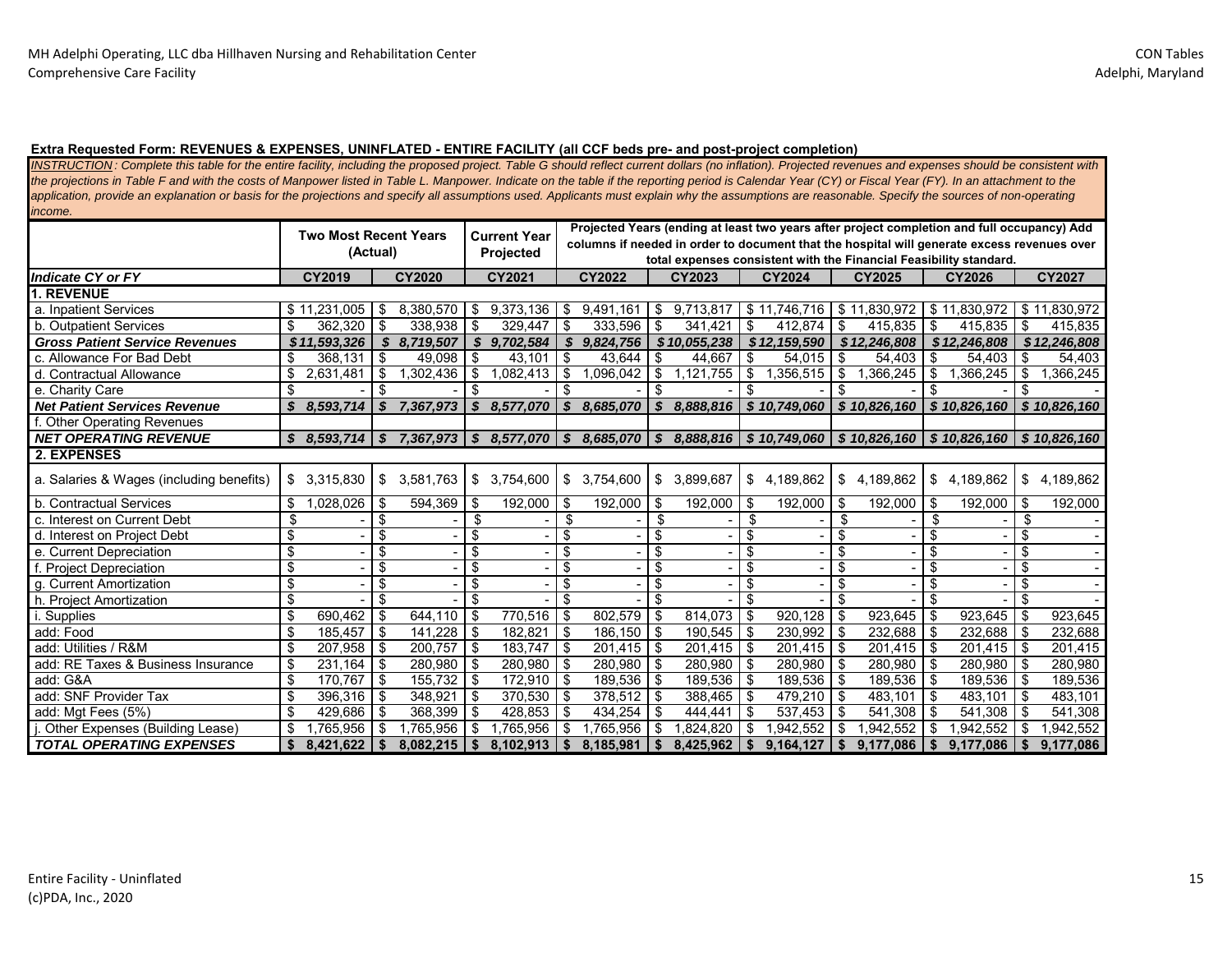#### **Extra Requested Form: REVENUES & EXPENSES, UNINFLATED - ENTIRE FACILITY (all CCF beds pre- and post-project completion)**

*INSTRUCTION : Complete this table for the entire facility, including the proposed project. Table G should reflect current dollars (no inflation). Projected revenues and expenses should be consistent with the projections in Table F and with the costs of Manpower listed in Table L. Manpower. Indicate on the table if the reporting period is Calendar Year (CY) or Fiscal Year (FY). In an attachment to the*  application, provide an explanation or basis for the projections and specify all assumptions used. Applicants must explain why the assumptions are reasonable. Specify the sources of non-operating *income.* 

|                                         |                    | <b>Two Most Recent Years</b><br>(Actual) | <b>Current Year</b><br><b>Projected</b> | Projected Years (ending at least two years after project completion and full occupancy) Add<br>columns if needed in order to document that the hospital will generate excess revenues over<br>total expenses consistent with the Financial Feasibility standard. |                 |                 |                                               |                         |                 |  |  |  |  |  |
|-----------------------------------------|--------------------|------------------------------------------|-----------------------------------------|------------------------------------------------------------------------------------------------------------------------------------------------------------------------------------------------------------------------------------------------------------------|-----------------|-----------------|-----------------------------------------------|-------------------------|-----------------|--|--|--|--|--|
| <b>Indicate CY or FY</b>                | CY2019             | CY2020                                   | CY2021                                  | CY2022                                                                                                                                                                                                                                                           | CY2023          | <b>CY2024</b>   | CY2025                                        | CY2026                  | CY2027          |  |  |  |  |  |
| 3. INCOME                               |                    |                                          |                                         |                                                                                                                                                                                                                                                                  |                 |                 |                                               |                         |                 |  |  |  |  |  |
| a. Income From Operation                | $172,092$ \$<br>Ŝ. | $(714, 242)$ \$                          | $474,157$ $\sqrt{5}$                    | $499,089$ \$                                                                                                                                                                                                                                                     | $462,854$ \ \$  | $1,584,933$ \$  | $1,649,075$   \$                              | $1,649,075$ $\sqrt{\ }$ | 1,649,075       |  |  |  |  |  |
| b. Non-Operating Income                 |                    |                                          |                                         |                                                                                                                                                                                                                                                                  |                 |                 |                                               |                         |                 |  |  |  |  |  |
| <b>SUBTOTAL</b>                         | \$<br>172,092      | $(714, 242)$ \$<br>\$                    | 474,157                                 | - \$<br>499,089                                                                                                                                                                                                                                                  | 462.854<br>- \$ | 1,584,933<br>\$ | \$<br>1,649,075                               | \$<br>,649,075          | S.<br>1,649,075 |  |  |  |  |  |
| c. Income Taxes                         |                    |                                          |                                         |                                                                                                                                                                                                                                                                  |                 |                 |                                               |                         |                 |  |  |  |  |  |
| <b>NET INCOME (LOSS)</b>                | 172,092 \$<br>\$   | $(714, 242)$ \$                          | 474,157                                 | $499,089$ \$<br>- \$                                                                                                                                                                                                                                             | $462,854$ \$    | 1,584,933       | $\mathbf{\mathfrak{s}}$<br>$1,649,075$ \ \ \$ | $1,649,075$ \$          | 1,649,075       |  |  |  |  |  |
| <b>4. PATIENT MIX</b>                   |                    |                                          |                                         |                                                                                                                                                                                                                                                                  |                 |                 |                                               |                         |                 |  |  |  |  |  |
| <b>Percent of Total Revenue</b><br>a.   |                    |                                          |                                         |                                                                                                                                                                                                                                                                  |                 |                 |                                               |                         |                 |  |  |  |  |  |
| 1) Medicare                             | 63%                | 61%                                      | 63%                                     | 63%                                                                                                                                                                                                                                                              | 63%             | 63%             | 63%                                           | 63%                     | 63%             |  |  |  |  |  |
| 2) Medicaid                             | 24%                | 20%                                      | 18%                                     | 18%                                                                                                                                                                                                                                                              | 18%             | 18%             | 18%                                           | 18%                     | 18%             |  |  |  |  |  |
| 3) Blue Cross                           | 0%                 | 0%                                       | 0%                                      | 0%                                                                                                                                                                                                                                                               | 0%              | 0%              | 0%                                            | 0%                      | 0%              |  |  |  |  |  |
| 4) Commercial Insurance                 | 0%                 | 0%                                       | 0%                                      | 0%                                                                                                                                                                                                                                                               | 0%              | 0%              | 0%                                            | 0%                      | 0%              |  |  |  |  |  |
| 5) Self-pay                             | 13%                | 19%                                      | 19%                                     | 19%                                                                                                                                                                                                                                                              | 19%             | 19%             | 19%                                           | 19%                     | 19%             |  |  |  |  |  |
| 6) Other                                | 0%                 | 0%                                       | 0%                                      | 0%                                                                                                                                                                                                                                                               | 0%              | 0%              | 0%                                            | 0%                      | 0%              |  |  |  |  |  |
| <b>TOTAL</b>                            | 100%               | 100%                                     | 100%                                    | 100%                                                                                                                                                                                                                                                             | 100%            | 100%            | 100%                                          | 100%                    | 100%            |  |  |  |  |  |
| b. Percent of Equivalent Inpatient Days |                    |                                          |                                         |                                                                                                                                                                                                                                                                  |                 |                 |                                               |                         |                 |  |  |  |  |  |
| <b>Total MSGA</b>                       |                    |                                          |                                         |                                                                                                                                                                                                                                                                  |                 |                 |                                               |                         |                 |  |  |  |  |  |
| 1) Medicare                             | 36%                | 39%                                      | 37%                                     | 36%                                                                                                                                                                                                                                                              | 36%             | 35%             | 35%                                           | 35%                     | 35%             |  |  |  |  |  |
| 2) Medicaid                             | 39%                | 33%                                      | 43%                                     | 44%                                                                                                                                                                                                                                                              | 44%             | 44%             | 44%                                           | 44%                     | 44%             |  |  |  |  |  |
| 3) Blue Cross                           | 0%                 | 0%                                       | 0%                                      | 0%                                                                                                                                                                                                                                                               | 0%              | 0%              | 0%                                            | 0%                      | 0%              |  |  |  |  |  |
| 4) Commercial Insurance                 | 4%                 | 4%                                       | 3%                                      | 2%                                                                                                                                                                                                                                                               | 2%              | 2%              | 2%                                            | 2%                      | 2%              |  |  |  |  |  |
| 5) Self-pay                             | 22%                | 24%                                      | 17%                                     | 18%                                                                                                                                                                                                                                                              | 18%             | 19%             | 19%                                           | 19%                     | 19%             |  |  |  |  |  |
| 6) Other                                | 0%                 | 0%                                       | 0%                                      |                                                                                                                                                                                                                                                                  | 0%<br>0%<br>0%  |                 | $0\%$                                         | $0\%$                   | $0\%$           |  |  |  |  |  |
| <b>TOTAL</b>                            | 100%               | 100%                                     | 100%                                    | 100%                                                                                                                                                                                                                                                             | 100%            | 100%            | 100%                                          | 100%                    | 100%            |  |  |  |  |  |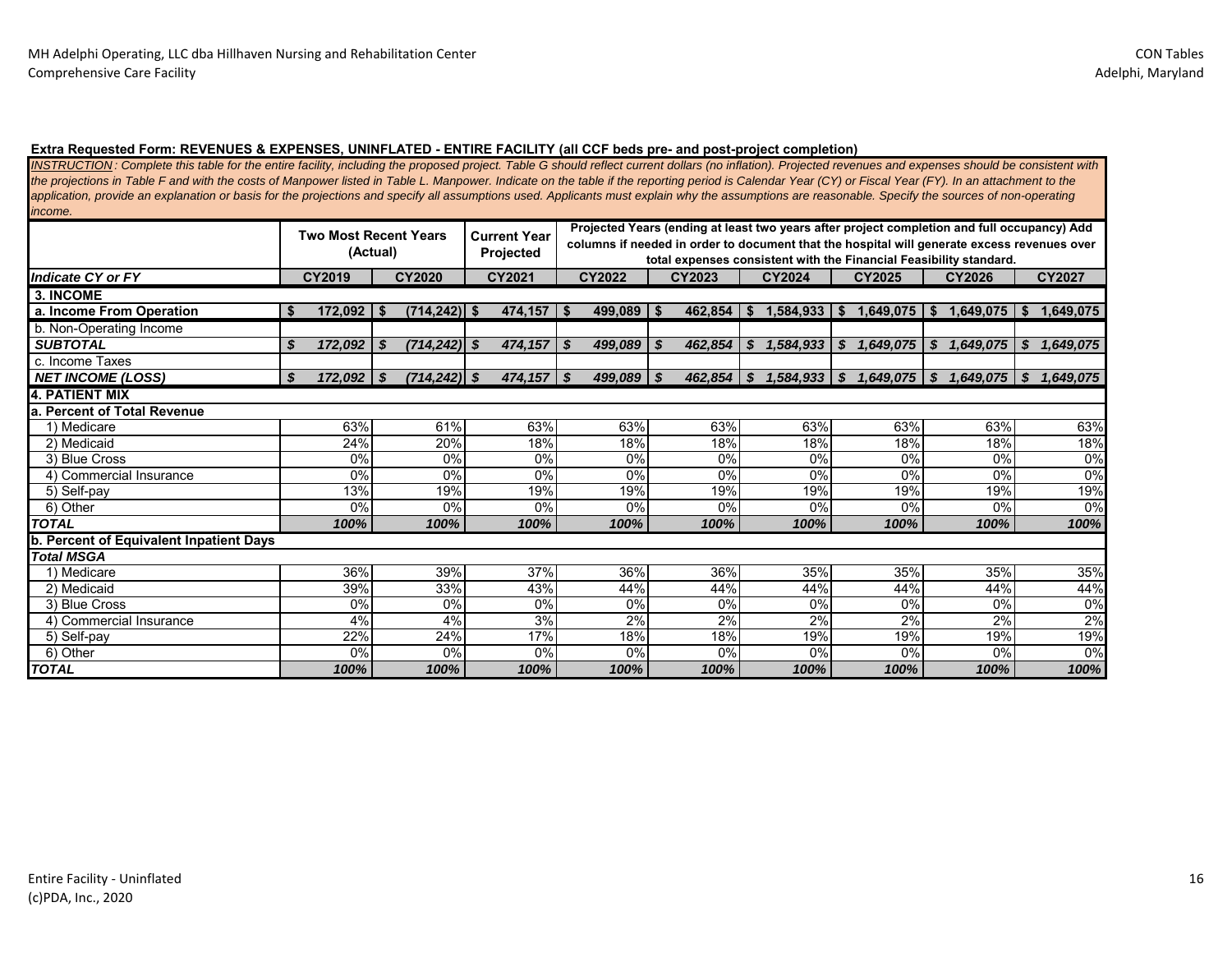#### **Extra Requested Form: REVENUES & EXPENSES, UNINFLATED - ENTIRE FACILITY (all CCF beds pre- and post-project completion)**

*INSTRUCTION : Complete this table for the entire facility, including the proposed project. Table G should reflect current dollars (no inflation). Projected revenues and expenses should be consistent with the projections in Table F and with the costs of Manpower listed in Table L. Manpower. Indicate on the table if the reporting period is Calendar Year (CY) or Fiscal Year (FY). In an attachment to the* application, provide an explanation or basis for the projections and specify all assumptions used. Applicants must explain why the assumptions are reasonable. Specify the sources of non-operating *income.* 

|                          |               | <b>Two Most Recent Years</b><br>(Actual) | <b>Current Year</b><br>Projected |        | Projected Years (ending at least two years after project completion and full occupancy) Add<br>columns if needed in order to document that the hospital will generate excess revenues over<br>total expenses consistent with the Financial Feasibility standard. |               |               |               |        |
|--------------------------|---------------|------------------------------------------|----------------------------------|--------|------------------------------------------------------------------------------------------------------------------------------------------------------------------------------------------------------------------------------------------------------------------|---------------|---------------|---------------|--------|
| <b>Indicate CY or FY</b> | <b>CY2019</b> | <b>CY2020</b>                            | CY2021                           | CY2022 | <b>CY2023</b>                                                                                                                                                                                                                                                    | <b>CY2024</b> | <b>CY2025</b> | <b>CY2026</b> | CY2027 |

#### **Context on Most Recent Years vs Projections:**

Prior to June of 2020 occupational therapy, physical therapy, and speech therapy services were provided by third parties with costs reflected as contract labor. In June 2020 services were brought in-house by adding therapists to payroll which is responsible for the decrease in Contract Services and increase in Salaries & Wages. Respiratory therapy services remain with third parties and thus this reflected as contract services. The labor increase was partially offset by reducing payroll costs that included legacy staff

#### **Budget Notes / Assuptions**

1) Current Year 2020 revenue includes funds provided in response to Covid 19 emergency

2) New SNF unit opens with first resident admissions in September 2023

3) Post CON stabilization at 91% bed occupancy in April 2024

4) Daily rate assumptions and year-over-year growth include;

|                      |      | Dly Rate | <b>Rate Growth</b> |
|----------------------|------|----------|--------------------|
| Private Pay \$       |      | 408      | n/a                |
| Med $A \$            |      | 560      | n/a                |
| Medicaid \$          |      | 264      | n/a                |
| HMO/Other Daily Rate | - \$ | 350      | n/a                |
|                      |      |          |                    |

5) Allowance for bad debt at 0.5% of inpatient services + outpatient services - contractual allowance

- 6) Salaries / wages outlined on 'Work Force' tab and includes therapists as FTE's. EE benefits includes bonus, health insurance, paid-time off, and other fringes plus payroll taxes projected at current run rates
- 7) Contract services include medical and clinical contract oversight based on in-place costs
- 8) Supply costs include nonbillable medical supplies at roughly \$26 per resident day (PRD) and general supplies for dietary supplements, housekeeping, maintenance, and overhead at \$6.00 PRD.
- 9) Raw food cost \$8.50 PRD
- 10) Utilities, general overhead including R&M, Real Estate Taxes, and Business Taxes projected at the current operating levels and allocated to the SNF proportionate to the SNF bed mix. OH allocation table below;

|                                                 |          | <b>Overhead Allocation Table</b> |                                    |
|-------------------------------------------------|----------|----------------------------------|------------------------------------|
| Total Beds -->                                  | SNF Only |                                  | AL/MC/SNF* SNF Overhead Allocation |
| Current                                         | 66       | 129                              | 51%                                |
| Post CON Approval                               | 82       | 145                              | 57%                                |
| * Includes Memory Care and Asssited Living Beds |          |                                  |                                    |

11) Bed Tax Calculation: Total resident days less Med A days less Med C days x \$27.29 per resident day.

12) Management fees at 5% of Net Operating Revenue

13) Building lease assumed to increase 10% with the bed increase (prorated for FY2023)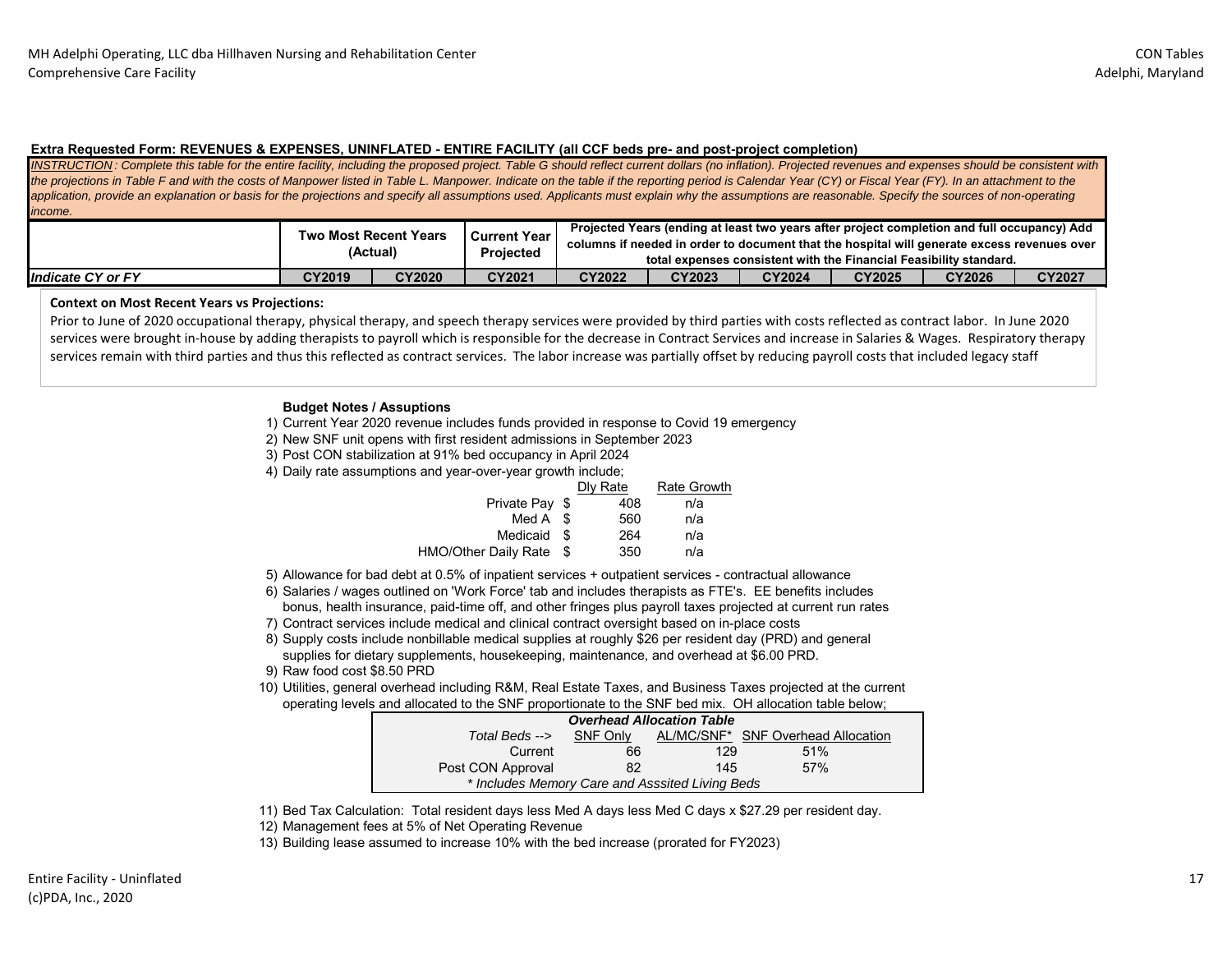#### **TABLE H. WORKFORCE INFORMATION**

INSTRUCTION: List the facility's existing staffing and changes required by this project. Include all major job categories under each heading provided in the table. The number of Full Time Equivalents (FTEs) should be calculated on the basis of 2,080 paid hours per year equals one FTE. In an attachment to the application, explain any factor used in converting paid hours to worked hours. Please ensure that the projections in this table *are consistent with expenses provided in uninflated projections in Tables F and G.* 

|                                                                 | <b>CURRENT ENTIRE FACILITY</b> |                   |                                  |                 |                                          |                          |                         | THE LAST YEAR OF PROJECTION<br>(CURRENT DOLLARS) |                                  | <b>PROJECTED CHANGES AS A RESULT OF</b><br>THE PROPOSED PROJECT THROUGH                           |                          |                         | <b>OTHER EXPECTED CHANGES IN</b><br><b>OPERATIONS THROUGH THE</b><br><b>LAST YEAR OF PROJECTION</b><br>(CURRENT DOLLARS) |    | <b>PROJECTED ENTIRE</b><br><b>FACILITY THROUGH THE</b><br><b>LAST YEAR OF PROJECTION</b><br>(CURRENT DOLLARS) * |             |     |                                                                                  |
|-----------------------------------------------------------------|--------------------------------|-------------------|----------------------------------|-----------------|------------------------------------------|--------------------------|-------------------------|--------------------------------------------------|----------------------------------|---------------------------------------------------------------------------------------------------|--------------------------|-------------------------|--------------------------------------------------------------------------------------------------------------------------|----|-----------------------------------------------------------------------------------------------------------------|-------------|-----|----------------------------------------------------------------------------------|
| <b>Job Category</b>                                             | Current<br>Year FTEs           |                   | <b>Average Salary</b><br>per FTE |                 | <b>Current Year</b><br><b>Total Cost</b> | <b>FTEs</b>              |                         | Average<br>Salary per<br><b>FTE</b>              |                                  | <b>Total Cost</b><br>(should be<br>consistent with<br>projections in<br>Table G, if<br>submitted) | <b>FTEs</b>              |                         | Average<br>Salary per<br><b>FTE</b>                                                                                      |    | Total<br>Cost                                                                                                   | <b>FTEs</b> |     | <b>Total Cost</b><br>(should be<br>consistent with<br>projections in<br>Table G) |
| 1. Regular Employees                                            |                                |                   |                                  |                 |                                          |                          |                         |                                                  |                                  |                                                                                                   |                          |                         |                                                                                                                          |    |                                                                                                                 |             |     |                                                                                  |
| Administration (List general categories,<br>add rows if needed) |                                |                   |                                  |                 |                                          |                          |                         |                                                  |                                  |                                                                                                   |                          |                         |                                                                                                                          |    |                                                                                                                 |             |     |                                                                                  |
| <b>Executive Director</b>                                       | 1.00                           | $\overline{1}$ \$ | 150.000                          | -\$             | 150.000                                  |                          | \$                      | $\blacksquare$                                   | \$                               | $\overline{\phantom{a}}$                                                                          | ÷,                       | \$                      | $\blacksquare$                                                                                                           | \$ | $\overline{\phantom{a}}$                                                                                        | 1.00        | \$  | 150,000                                                                          |
| <b>Business Office Manager</b>                                  | 1.00                           | \$                | 84.000                           | \$              | 84.000                                   |                          | $\overline{\mathbb{S}}$ |                                                  | $\overline{\mathcal{S}}$         |                                                                                                   |                          | \$                      |                                                                                                                          | \$ |                                                                                                                 | 1.00        | \$  | 84.000                                                                           |
| Sales Director                                                  | 1.00                           | \$                | 85,000                           | \$              | 85,000                                   |                          | \$                      |                                                  | \$                               |                                                                                                   |                          | \$                      |                                                                                                                          | \$ |                                                                                                                 | 1.00        | \$  | 85,000                                                                           |
| Sales Coordinator                                               | 1.00                           | \$                | 87.000                           | \$              | 87,000                                   |                          | \$                      |                                                  | \$                               |                                                                                                   |                          | \$                      |                                                                                                                          | \$ |                                                                                                                 | 1.00        | \$  | 87,000                                                                           |
| HR Support                                                      | 1.00                           | \$                | 76.960                           | -\$             | 76.960                                   |                          | \$                      |                                                  | \$                               |                                                                                                   | ۰                        | \$                      |                                                                                                                          | \$ |                                                                                                                 | 1.00        | \$  | 76.960                                                                           |
| Social Worker                                                   | 1.00                           | \$                | 70.000                           | -\$             | 70.000                                   | ä,                       | \$                      | $\blacksquare$                                   | \$                               | $\sim$                                                                                            |                          | \$                      |                                                                                                                          | \$ |                                                                                                                 | 1.00        | -\$ | 70.000                                                                           |
| <b>Director of Wellness</b>                                     | 1.00                           | -\$               | 150.000                          | -\$             | 150,000                                  |                          | $\overline{\$}$         | $\blacksquare$                                   | $\overline{\mathcal{S}}$         | $\sim$                                                                                            |                          | $\overline{\mathbb{S}}$ | ÷,                                                                                                                       | \$ |                                                                                                                 | 1.00        | -\$ | 150,000                                                                          |
| <b>Wellness Coordinator</b>                                     | 1.00                           | -\$               | 92,000                           | -\$             | 92,000                                   | L,                       | \$                      | $\overline{a}$                                   | $\overline{\mathcal{S}}$         | $\sim$                                                                                            |                          | \$                      | ÷,                                                                                                                       | \$ |                                                                                                                 | 1.00        | -\$ | 92,000                                                                           |
| Unit Manager 1                                                  | 1.00                           | \$                | 83,000                           | -\$             | 83,000                                   |                          | \$                      | $\overline{a}$                                   | \$                               |                                                                                                   |                          | \$                      | ٠                                                                                                                        | \$ |                                                                                                                 | 1.00        | \$  | 83,000                                                                           |
| Unit Manager 2                                                  | 1.00                           | -\$               | 76,000                           | -\$             | 76,000                                   |                          | \$                      | $\blacksquare$                                   | \$                               | $\blacksquare$                                                                                    |                          | s,                      | $\blacksquare$                                                                                                           | \$ |                                                                                                                 | 1.00        | \$  | 76,000                                                                           |
| AL Manager                                                      | 1.00                           | \$                | 80,000                           | -\$             | 80,000                                   | ٠                        | \$                      | $\blacksquare$                                   | \$                               | $\blacksquare$                                                                                    | ۰                        | \$                      | ÷,                                                                                                                       | \$ |                                                                                                                 | 1.00        | \$  | 80,000                                                                           |
| <b>ADON</b>                                                     | 1.00                           | \$                | 90.000                           | -\$             | 90,000                                   | $\overline{\phantom{a}}$ | \$                      | $\overline{\phantom{0}}$                         | \$                               | $\overline{\phantom{a}}$                                                                          | $\overline{\phantom{a}}$ | \$                      | ٠                                                                                                                        | \$ |                                                                                                                 | 1.00        | \$  | 90,000                                                                           |
| <b>Dining Service Director</b>                                  | 1.00                           | -\$               | 61,484                           | \$              | 61,484                                   | ä,                       | \$                      |                                                  | \$                               | $\sim$                                                                                            |                          | \$                      | ٠                                                                                                                        | \$ |                                                                                                                 | 1.00        | \$  | 61,484                                                                           |
| Life Enrichment Coordinator                                     | 1.00                           | \$                | 61,672                           | $\overline{\$}$ | 61,672                                   |                          | $\overline{\$}$         |                                                  | $\overline{\$}$                  | $\overline{\phantom{a}}$                                                                          |                          | $\overline{\$}$         |                                                                                                                          | \$ |                                                                                                                 | 1.00        | \$  | 61,672                                                                           |
| <b>Activities Coordinator</b>                                   | 1.00                           | \$                | 56,451                           | \$              | 56,451                                   |                          | \$                      |                                                  | $\overline{\boldsymbol{\theta}}$ | $\sim$                                                                                            |                          | \$                      |                                                                                                                          | \$ |                                                                                                                 | 1.00        | \$  | 56,451                                                                           |
| <b>MC Coordinator</b>                                           | 1.00                           | \$                | 58,240                           | -\$             | 58,240                                   |                          | \$                      |                                                  | \$                               |                                                                                                   |                          | \$                      |                                                                                                                          | \$ |                                                                                                                 | 1.00        | \$  | 58,240                                                                           |
| Dietary Supervisor                                              | 1.00                           | \$                | 41.600                           | -\$             | 41.600                                   |                          | \$                      |                                                  | \$                               |                                                                                                   |                          | \$                      |                                                                                                                          | \$ |                                                                                                                 | 1.00        | \$  | 41.600                                                                           |
| <b>Facilities Manager</b>                                       | 1.00                           | \$                | 70.000                           | -\$             | 70.000                                   | ٠                        | \$                      | $\overline{\phantom{0}}$                         | \$                               | $\overline{\phantom{a}}$                                                                          | $\blacksquare$           | \$                      | ۰                                                                                                                        | \$ |                                                                                                                 | 1.00        | \$  | 70.000                                                                           |
| Scheduler                                                       | 1.00                           | \$                | 73.000                           | -\$             | 73.000                                   |                          | \$                      | $\blacksquare$                                   | \$                               | $\overline{\phantom{a}}$                                                                          | ÷,                       | \$                      | ٠                                                                                                                        | \$ |                                                                                                                 | 1.00        | \$  | 73.000                                                                           |
| Concierge                                                       | 1.00                           | -\$               | 31.200                           | -\$             | 31.200                                   |                          | \$                      | $\overline{a}$                                   | \$                               | $\overline{\phantom{a}}$                                                                          |                          | \$                      | ä,                                                                                                                       | \$ |                                                                                                                 | 1.00        | \$  | 31,200                                                                           |
| <b>Total Administration</b>                                     | 20.00                          | $\mathsf{I}$      | 78.880                           | \$              | 1,577,607                                |                          | \$                      |                                                  | \$                               |                                                                                                   |                          | \$                      |                                                                                                                          | \$ |                                                                                                                 | 20.00       | \$  | ,577,607<br>1                                                                    |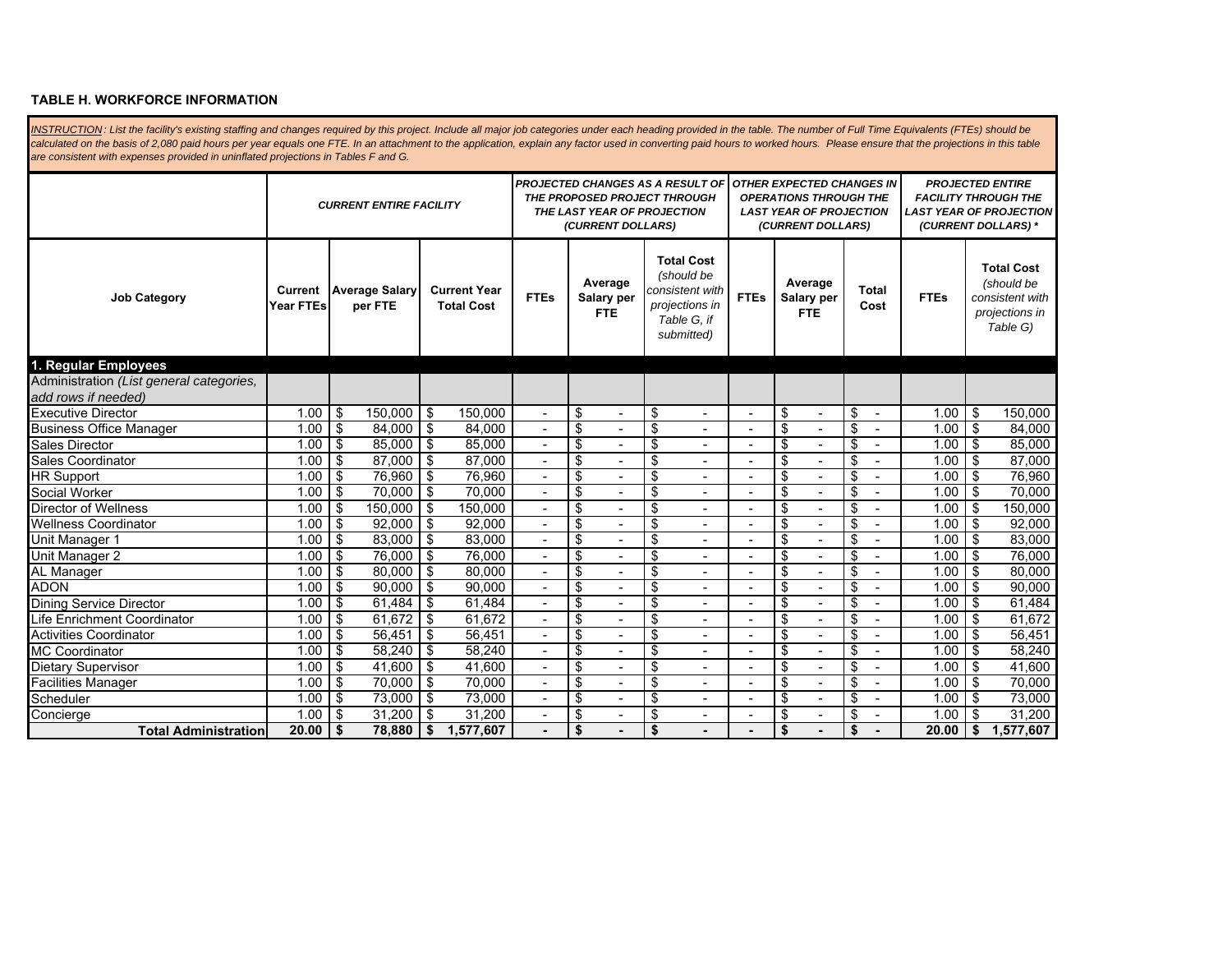#### **TABLE H. WORKFORCE INFORMATION**

INSTRUCTION: List the facility's existing staffing and changes required by this project. Include all major job categories under each heading provided in the table. The number of Full Time Equivalents (FTEs) should be calculated on the basis of 2,080 paid hours per year equals one FTE. In an attachment to the application, explain any factor used in converting paid hours to worked hours. Please ensure that the projections in this table *are consistent with expenses provided in uninflated projections in Tables F and G.* 

|                                                                    | <b>CURRENT ENTIRE FACILITY</b> |                                    |                                  |                         |                                          |                          | THE LAST YEAR OF PROJECTION<br>(CURRENT DOLLARS) |                              | <b>PROJECTED CHANGES AS A RESULT OF</b><br>THE PROPOSED PROJECT THROUGH |                                                                                                   | <b>OTHER EXPECTED CHANGES IN</b><br><b>OPERATIONS THROUGH THE</b><br><b>LAST YEAR OF PROJECTION</b><br>(CURRENT DOLLARS) |                                     |                                | <b>PROJECTED ENTIRE</b><br><b>FACILITY THROUGH THE</b><br><b>LAST YEAR OF PROJECTION</b><br>(CURRENT DOLLARS) * |                         |                                                                                  |
|--------------------------------------------------------------------|--------------------------------|------------------------------------|----------------------------------|-------------------------|------------------------------------------|--------------------------|--------------------------------------------------|------------------------------|-------------------------------------------------------------------------|---------------------------------------------------------------------------------------------------|--------------------------------------------------------------------------------------------------------------------------|-------------------------------------|--------------------------------|-----------------------------------------------------------------------------------------------------------------|-------------------------|----------------------------------------------------------------------------------|
| <b>Job Category</b>                                                | Current<br>Year FTEs           |                                    | <b>Average Salary</b><br>per FTE |                         | <b>Current Year</b><br><b>Total Cost</b> | <b>FTEs</b>              |                                                  | Average<br>Salary per<br>FTE |                                                                         | <b>Total Cost</b><br>(should be<br>consistent with<br>projections in<br>Table G. if<br>submitted) | <b>FTEs</b>                                                                                                              | Average<br>Salary per<br><b>FTE</b> | Total<br>Cost                  | <b>FTEs</b>                                                                                                     |                         | <b>Total Cost</b><br>(should be<br>consistent with<br>projections in<br>Table G) |
| Direct Care Staff (List general                                    |                                |                                    |                                  |                         |                                          |                          |                                                  |                              |                                                                         |                                                                                                   |                                                                                                                          |                                     |                                |                                                                                                                 |                         |                                                                                  |
| categories, add rows if needed)                                    |                                |                                    |                                  |                         |                                          |                          |                                                  |                              |                                                                         |                                                                                                   |                                                                                                                          |                                     |                                |                                                                                                                 |                         |                                                                                  |
| Nursing                                                            | $20.00$ \$                     |                                    | 65,000                           | \$                      | 1,300,000                                | 4.00                     | \$                                               | $62,400$ \$                  |                                                                         | 249,600                                                                                           | $\sim$                                                                                                                   | \$                                  | \$<br>$\blacksquare$           | 24.00                                                                                                           | $\sqrt{3}$              | 1,549,600                                                                        |
| <b>Cert. Nursing Assistants</b>                                    | 41.00                          | $\overline{1\$                     | 30.160                           | $\overline{\$}$         | 1,236,560                                | 5.00                     | $\overline{\mathcal{S}}$                         | $30,160$ \$                  |                                                                         | 150,800                                                                                           | $\overline{a}$                                                                                                           | \$                                  | \$                             | 46.00                                                                                                           | \$                      | 1.387.360                                                                        |
| <b>Med Techs</b>                                                   | 3.00                           | $\overline{1}$                     | 41,600                           | $\$\$                   | 124,800                                  |                          | \$                                               | $30,160$ \$                  |                                                                         |                                                                                                   | $\sim$                                                                                                                   | \$<br>$\blacksquare$                | \$                             | 3.00                                                                                                            | T\$                     | 124,800                                                                          |
| <b>Physical Therapists</b>                                         | 3.25                           | \$                                 | 99,000                           | \$                      | 321,750                                  | 0.50                     | \$                                               | 30,160                       | \$                                                                      | 15,080                                                                                            | $\sim$                                                                                                                   | \$<br>$\overline{a}$                | \$                             | 3.75                                                                                                            | \$                      | 336,830                                                                          |
| <b>Occupational Therapists</b>                                     | $2.50$ \$                      |                                    | 92,000                           | \$                      | 230,000                                  | 0.50                     | \$                                               | $92,000$ \$                  |                                                                         | 46,000                                                                                            |                                                                                                                          | \$                                  | \$                             | 3.00                                                                                                            | 5                       | 276,000                                                                          |
| <b>Speech Therapists</b>                                           | 0.75                           | $\overline{1\$                     | 102,000                          | \$                      | 76,500                                   | 0.25                     | \$                                               | 102,000                      | <b>S</b>                                                                | 25,500                                                                                            | $\sim$                                                                                                                   | \$<br>$\blacksquare$                | \$                             | 1.00                                                                                                            | $\sqrt[6]{2}$           | 102,000                                                                          |
| <b>Total Direct Care</b>                                           | $70.50$ \$                     |                                    | 71,627                           | \$                      | 3,289,610                                | 10.25                    | \$                                               | $57,813$ \$                  |                                                                         | 486,980                                                                                           |                                                                                                                          | \$                                  | \$                             | $80.75$ \$                                                                                                      |                         | 3,776,590                                                                        |
| Support Staff (List general categories,                            |                                |                                    |                                  |                         |                                          |                          |                                                  |                              |                                                                         |                                                                                                   |                                                                                                                          |                                     |                                |                                                                                                                 |                         |                                                                                  |
| add rows if needed)                                                |                                |                                    |                                  |                         |                                          |                          |                                                  |                              |                                                                         |                                                                                                   |                                                                                                                          |                                     |                                |                                                                                                                 |                         |                                                                                  |
| <b>Dietary Support</b>                                             | $14.00$ \$                     |                                    | 29,467                           | \$                      | 412,533                                  |                          | \$                                               | $29,467$ \$                  |                                                                         |                                                                                                   | $\overline{\phantom{a}}$                                                                                                 | \$                                  | \$                             | 14.00                                                                                                           | -\$                     | 412,533                                                                          |
| Housekeeping                                                       | $10.00$ \ \$                   |                                    | 29.335                           | $\$\$                   | 293,349                                  | 0.30                     | \$                                               | $29,335$ \$                  |                                                                         | 8,800                                                                                             | $\overline{a}$                                                                                                           | \$<br>÷                             | \$<br>$\sim$                   | 10.30                                                                                                           | <b>IS</b>               | 302,150                                                                          |
| Maintenance Techs                                                  | $2.00$ \$                      |                                    | 47,549                           | \$                      | 95,098                                   |                          | \$                                               | 47,549 \$                    |                                                                         | $\blacksquare$                                                                                    | $\blacksquare$                                                                                                           | \$<br>$\overline{\phantom{a}}$      | \$<br>$\blacksquare$           | 2.00                                                                                                            | $\sqrt[6]{2}$           | 95,098                                                                           |
| <b>Total Support</b>                                               | $26.00$ \$                     |                                    | 35,450                           | $\sqrt[6]{\frac{1}{2}}$ | 800,980                                  | 0.30                     | $\sqrt[6]{\frac{1}{2}}$                          | $35,450$ \$                  |                                                                         | 8,800                                                                                             |                                                                                                                          | \$                                  | \$                             | 26.30                                                                                                           | \$                      | 809,781                                                                          |
| <b>REGULAR EMPLOYEES TOTAL</b>                                     | $116.50$ \ \$                  |                                    | 48.654                           | \$                      | 5,668,197                                | 10.55                    | \$                                               | 48.516                       | $\boldsymbol{s}$                                                        | 495,780                                                                                           |                                                                                                                          | \$                                  | \$                             | 127.05                                                                                                          | $\mathbf{s}$            | 6,163,978                                                                        |
| 2. Contractual Employees                                           |                                |                                    |                                  |                         |                                          |                          |                                                  |                              |                                                                         |                                                                                                   |                                                                                                                          |                                     |                                |                                                                                                                 |                         |                                                                                  |
| Administration (List general categories,<br>add rows if needed)    |                                |                                    |                                  |                         |                                          |                          |                                                  |                              |                                                                         |                                                                                                   |                                                                                                                          |                                     |                                |                                                                                                                 |                         |                                                                                  |
|                                                                    | $\blacksquare$                 | $\overline{\boldsymbol{\epsilon}}$ | $\blacksquare$                   | $\overline{\$}$         | $\blacksquare$                           | $\blacksquare$           | \$                                               | $\sim$                       | \$                                                                      | $\blacksquare$                                                                                    | $\blacksquare$                                                                                                           | \$<br>$\blacksquare$                | \$<br>$\overline{\phantom{a}}$ | $\blacksquare$                                                                                                  | $\overline{\$}$         | $\overline{\phantom{a}}$                                                         |
|                                                                    | $\overline{a}$                 | \$                                 |                                  | $\overline{\$}$         | $\overline{\phantom{a}}$                 |                          | $\overline{\mathbb{S}}$                          | $\overline{a}$               | $\overline{\$}$                                                         | $\overline{a}$                                                                                    |                                                                                                                          | $\overline{\mathcal{S}}$            | $\overline{\mathcal{S}}$       |                                                                                                                 | $\overline{\mathbf{s}}$ | $\overline{a}$                                                                   |
|                                                                    | $\overline{\phantom{a}}$       | \$                                 | $\mathbf{r}$                     | \$                      | $\overline{\phantom{a}}$                 | $\sim$                   | \$                                               | $\sim$                       | \$                                                                      | $\overline{\phantom{a}}$                                                                          | $\sim$                                                                                                                   | \$<br>$\overline{a}$                | \$<br>$\sim$                   | $\overline{a}$                                                                                                  | \$                      | $\sim$                                                                           |
|                                                                    | $\blacksquare$                 | \$                                 | $\blacksquare$                   | \$                      | $\blacksquare$                           |                          | $\overline{\mathbf{e}}$                          | $\blacksquare$               | \$                                                                      | $\blacksquare$                                                                                    | $\blacksquare$                                                                                                           | \$<br>$\blacksquare$                | \$                             | $\blacksquare$                                                                                                  | \$                      | $\blacksquare$                                                                   |
| <b>Total Administration</b>                                        |                                | \$                                 |                                  | \$                      |                                          |                          | \$                                               |                              | \$                                                                      |                                                                                                   |                                                                                                                          | \$                                  | \$                             |                                                                                                                 | \$                      |                                                                                  |
| Direct Care Staff (List general<br>categories, add rows if needed) |                                |                                    |                                  |                         |                                          |                          |                                                  |                              |                                                                         |                                                                                                   |                                                                                                                          |                                     |                                |                                                                                                                 |                         |                                                                                  |
|                                                                    | $\blacksquare$                 | \$                                 | $\blacksquare$                   | \$                      | $\blacksquare$                           |                          | \$                                               | $\overline{\phantom{a}}$     | \$                                                                      | $\blacksquare$                                                                                    | $\blacksquare$                                                                                                           | \$                                  | \$<br>$\overline{\phantom{a}}$ | $\blacksquare$                                                                                                  | \$                      |                                                                                  |
|                                                                    | $\overline{\phantom{a}}$       | S                                  | $\overline{\phantom{a}}$         | s                       | $\blacksquare$                           | $\overline{\phantom{a}}$ | $\overline{\$}$                                  | $\sim$                       | $\overline{\$}$                                                         | $\sim$                                                                                            | $\blacksquare$                                                                                                           | \$<br>÷                             | \$<br>$\overline{a}$           | $\blacksquare$                                                                                                  | $\overline{\$}$         | $\blacksquare$                                                                   |
|                                                                    |                                | \$                                 |                                  | $\overline{\$}$         |                                          |                          | \$                                               | $\blacksquare$               | \$                                                                      |                                                                                                   |                                                                                                                          | \$                                  | $\overline{\mathcal{S}}$       |                                                                                                                 | \$                      |                                                                                  |
|                                                                    | $\overline{\phantom{a}}$       | \$                                 | $\blacksquare$                   | \$                      | $\blacksquare$                           | $\overline{\phantom{a}}$ | \$                                               | $\sim$                       | \$                                                                      | $\blacksquare$                                                                                    | $\overline{\phantom{a}}$                                                                                                 | \$<br>$\blacksquare$                | \$<br>$\overline{\phantom{a}}$ | $\blacksquare$                                                                                                  | \$                      | $\blacksquare$                                                                   |
| <b>Total Direct Care Staff</b>                                     |                                | \$                                 |                                  | $\mathfrak{L}$          |                                          |                          | \$                                               |                              | \$                                                                      |                                                                                                   |                                                                                                                          | \$                                  | $\mathfrak{S}$                 |                                                                                                                 | \$                      |                                                                                  |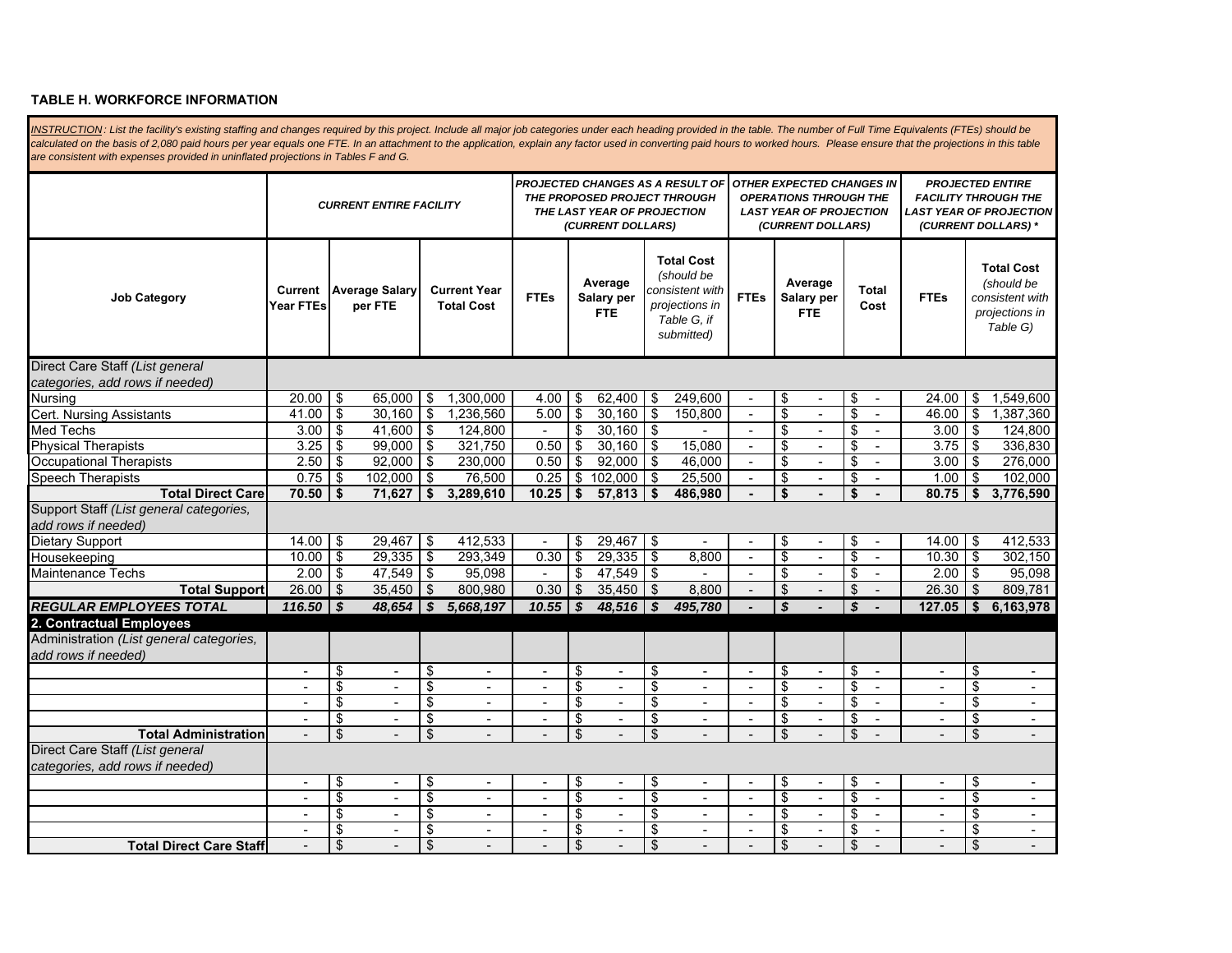#### **TABLE H. WORKFORCE INFORMATION**

**Job Category Current Year FTEsAverage Salary Current Year | Average Salary | Current Year | Average Salary per FTES | Salary per Salary per Salary per Salary per Salary per Salary per Salary per Salary per Salary per Salary per Salary per Salary per S Total Cost** *(should be consistent with projections in Table G, if submitted)* **FTEsAverage Salary per FTETotal Cost FTEs Total Cost** *(should be consistent with projections in Table G)* INSTRUCTION: List the facility's existing staffing and changes required by this project. Include all major job categories under each heading provided in the table. The number of Full Time Equivalents (FTEs) should be calculated on the basis of 2,080 paid hours per year equals one FTE. In an attachment to the application, explain any factor used in converting paid hours to worked hours. Please ensure that the projections in this table *are consistent with expenses provided in uninflated projections in Tables F and G. CURRENT ENTIRE FACILITYPROJECTED CHANGES AS A RESULT OF THE PROPOSED PROJECT THROUGH THE LAST YEAR OF PROJECTION (CURRENT DOLLARS) OTHER EXPECTED CHANGES IN OPERATIONS THROUGH THE LAST YEAR OF PROJECTION (CURRENT DOLLARS) PROJECTED ENTIRE FACILITY THROUGH THE LAST YEAR OF PROJECTION (CURRENT DOLLARS) \** Support Staff *(List general categories, add rows if needed)*  $-$  \$  $-$  - \$ - \$ - - \$ - \$ - - \$ - \$ - - \$  $\sqrt{5}$   $-$  - \$ - \$ - - \$ - \$ - - \$ - \$ - - \$  $\sqrt{5}$   $-$  - \$ - \$ - - \$ - \$ - - \$ - \$ - - \$  $\sqrt{S}$   $-$  - \$ - \$ - - \$ - \$ - - \$ - \$ - - \$ **Total Support Staff** - - \$ - \$ - - \$ - \$ - - \$ - \$ - - \$ *CONTRACTUAL EMPLOYEES TOTAL - - \$* \$ - *- - \$* \$ - *- - \$* \$ - - - \$ **Benefits** *(State method of calculating benefits below):* Overtime / Shift Differential 1992 **by 12,012 by 12,012 by 12,012 by 12,012 c** 1998 **by 13** 88,109 Payroll Tax 9.5% o<sup>f Total</sup> \$ 538,479 **\$ \$ 47,099 \$ \$ 585**,578 EE Benefits (PTO, Health Insurance, Other Fringes) 13.5% *of Total Labor* \$ 765,207 \$ 66,930 \$ 832,137 *BENEFITS TOTAL*<mark>4 - 1,379,782 - 1,379,782 - 1,5 - 1,5 - 1,5 - 1,379,782 - 1,5 - 1,379,782 - 1,5 - 1,379,782 - 1,5 - 1,379,782 - 1,</mark> *TOTAL COST 116.50 7,047,979 \$ 10.55 495,780 \$ - - \$ 7,543,760 \$*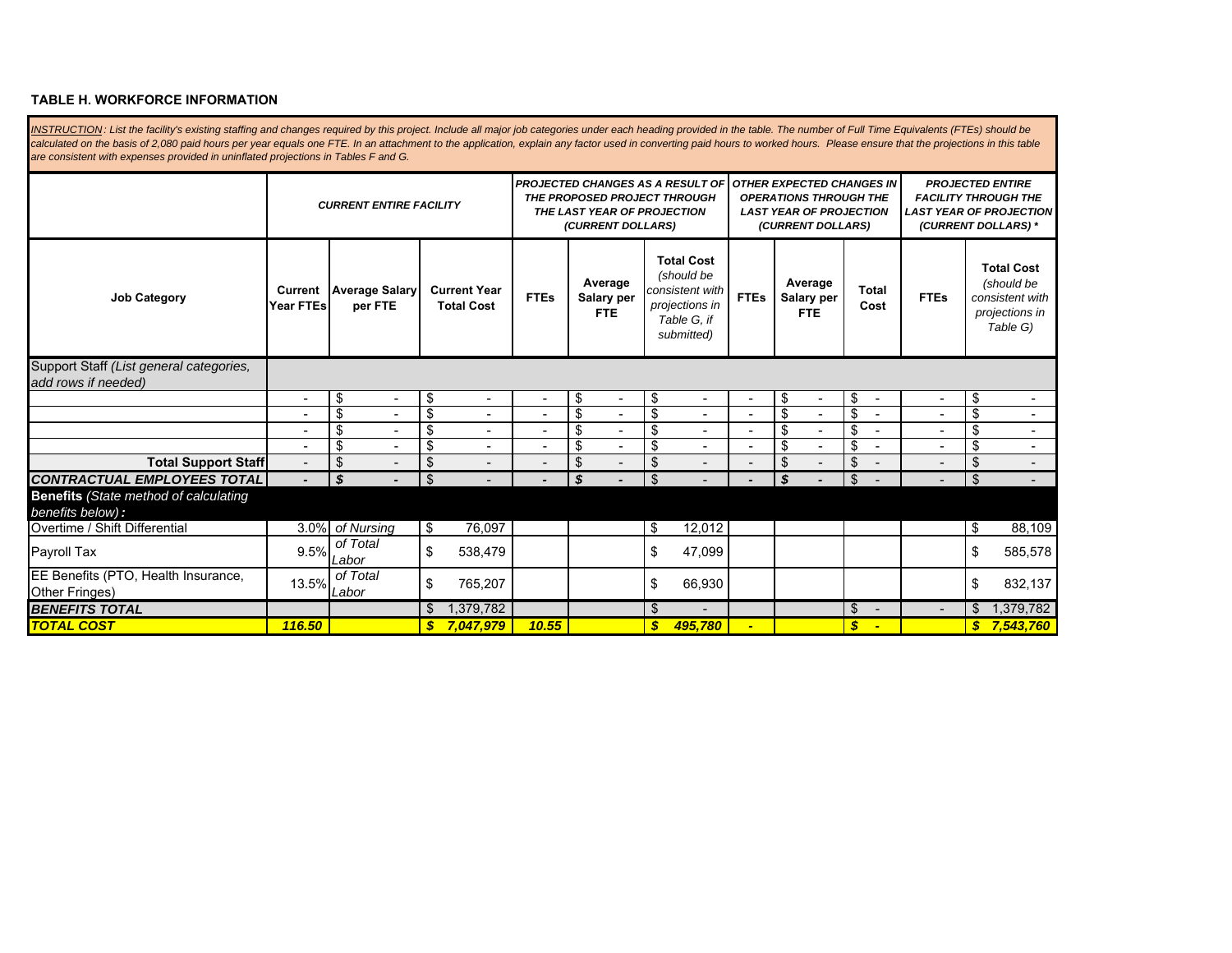## **TABLE I. Scheduled Staff for Typical Work Week**

Г

| INSTRUCTION: Quantify the staff that will provide bedside care that would be counted toward the current minimum staffing as required by COMAR 10.07.02.12 |       |         |                              |                                                         |                                                      |                                                                 |                              |              |
|-----------------------------------------------------------------------------------------------------------------------------------------------------------|-------|---------|------------------------------|---------------------------------------------------------|------------------------------------------------------|-----------------------------------------------------------------|------------------------------|--------------|
|                                                                                                                                                           |       |         | <b>Weekday Hours Per Day</b> |                                                         |                                                      |                                                                 | <b>Weekend Hours Per Day</b> |              |
| <b>Staff Category</b>                                                                                                                                     | Day   | Evening | <b>Night</b>                 | <b>Total</b>                                            | Day                                                  | <b>Evening</b>                                                  | <b>Night</b>                 | <b>Total</b> |
| <b>Registered Nurses</b>                                                                                                                                  | 40    | 16      | 16                           | 72                                                      | 16                                                   | 16                                                              | 16                           | 48           |
| L. P. N. s                                                                                                                                                | 32    | 24      | 24                           | 80                                                      | 32                                                   | 24                                                              | 24                           | 80           |
| Aides                                                                                                                                                     |       |         |                              |                                                         |                                                      |                                                                 |                              |              |
| C. N. A.s                                                                                                                                                 | 68    | 60      | 52.5                         | 180.5                                                   | 68                                                   | 60                                                              | 52.5                         | 180.5        |
| <b>Medicine Aides</b>                                                                                                                                     | 22.5  | 22.5    |                              | 45                                                      | 22.5                                                 | 22.5                                                            |                              | 45           |
| Total                                                                                                                                                     | 162.5 | 122.5   | 92.5                         | 377.5                                                   | 138.5                                                | 122.5                                                           | 92.5                         | 353.5        |
| <b>Licensed Beds at Project Completion</b>                                                                                                                |       |         |                              | 82                                                      | <b>Licensed Beds at Project</b><br><b>Completion</b> | 82                                                              |                              |              |
| Hours of Bedside Care per Licensed Bed per Day                                                                                                            |       |         |                              | 4.6                                                     |                                                      | <b>Hours of Bedside Care per</b><br><b>Licensed Bed Per Day</b> |                              | 4.31         |
|                                                                                                                                                           |       |         |                              |                                                         |                                                      |                                                                 |                              |              |
|                                                                                                                                                           |       |         | <b>Weekday Hours Per Day</b> |                                                         |                                                      |                                                                 | <b>Weekend Hours Per Day</b> |              |
| <b>Staff Category</b>                                                                                                                                     | Day   | Evening | <b>Night</b>                 | <b>Total</b>                                            | Day                                                  | <b>Evening</b>                                                  | <b>Night</b>                 | <b>Total</b> |
| Ward Clerks (bedside care time calculated at 50%                                                                                                          | 8     |         |                              | 8                                                       |                                                      |                                                                 |                              |              |
| Total Including 50% of Ward Clerks Time                                                                                                                   |       |         |                              | $8(.5)=4$                                               |                                                      |                                                                 |                              |              |
| Total Hours of Bedside Care per Licensed Bed Per Day                                                                                                      |       | 0.05    |                              | Total Hours of Bedside Care<br>per Licensed Bed Per Day |                                                      |                                                                 |                              |              |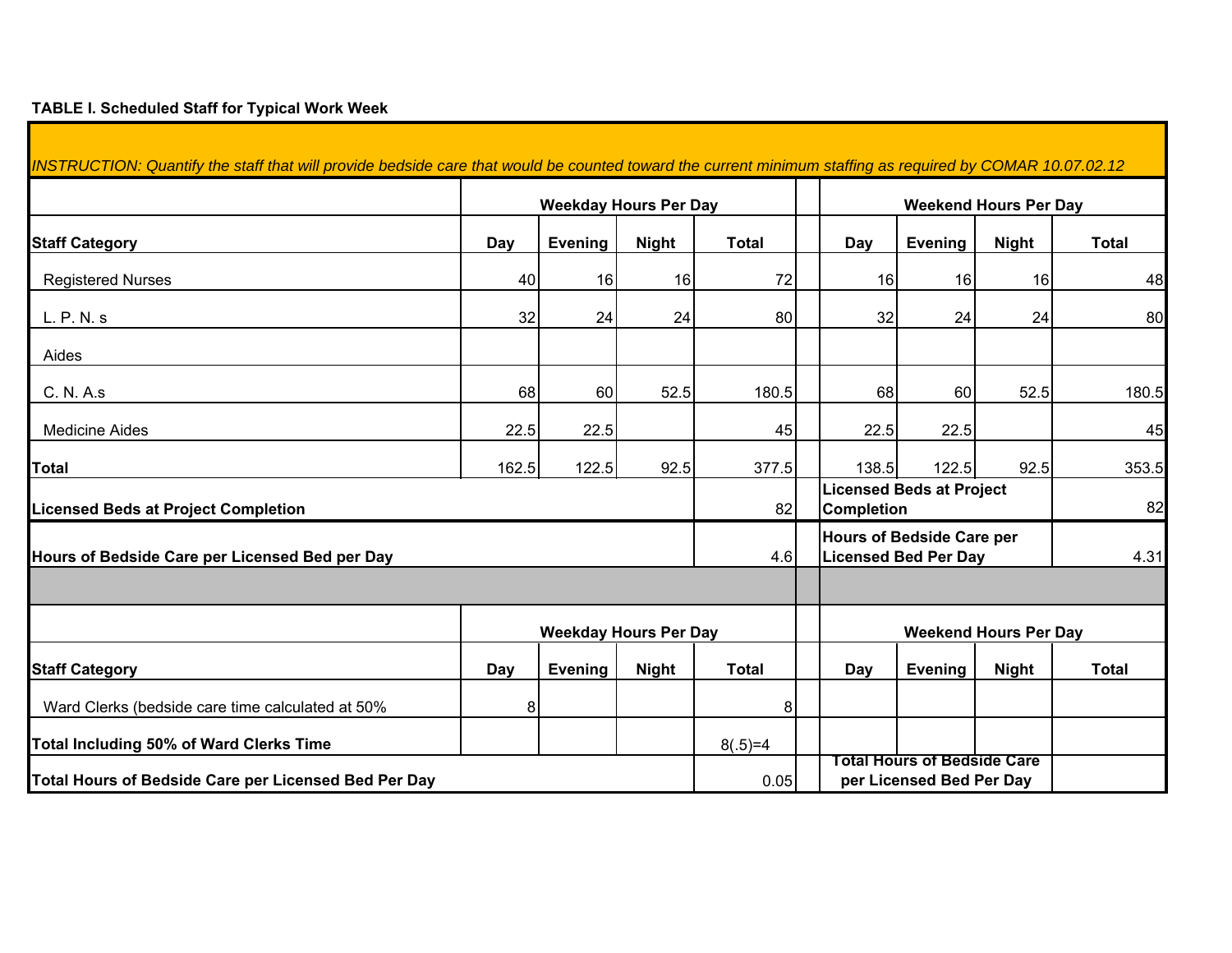# **TABLE J. CONSTRUCTION CHARACTERISTICS**

*INSTRUCTION : If project includes non-hospital space structures (e.g., parking garges, medical office buildings, or energy plants), complete an additional Table C for each structure.*

|                                                        | <b>NEW CONSTRUCTION</b>                              | <b>RENOVATION</b>                                   |
|--------------------------------------------------------|------------------------------------------------------|-----------------------------------------------------|
| <b>BASE BUILDING CHARACTERISTICS</b>                   | <b>Check if applicable</b>                           |                                                     |
| Class of Construction (for renovations the class of    |                                                      |                                                     |
| the building being renovated)*                         |                                                      |                                                     |
| Class A                                                |                                                      |                                                     |
| Class B                                                |                                                      |                                                     |
| Class C                                                |                                                      |                                                     |
| Class D                                                |                                                      |                                                     |
| Type of Construction/Renovation*                       |                                                      |                                                     |
| Low                                                    |                                                      |                                                     |
| Average                                                |                                                      |                                                     |
| Good                                                   |                                                      |                                                     |
| Excellent                                              |                                                      |                                                     |
| <b>Number of Stories</b>                               |                                                      |                                                     |
| *As defined by Marshall Valuation Service              |                                                      |                                                     |
| <b>PROJECT SPACE</b>                                   | List Number of Feet, if applicable                   |                                                     |
| <b>Total Square Footage</b>                            | <b>Total Square Feet</b>                             |                                                     |
| <b>Basement</b>                                        | N/A                                                  |                                                     |
|                                                        | VIP:14,406 sf/Entry:1,200 sf                         |                                                     |
| <b>First Floor</b>                                     |                                                      |                                                     |
| Second Floor                                           | N/A                                                  |                                                     |
| <b>Third Floor</b>                                     | N/A                                                  |                                                     |
| Fourth Floor                                           | N/A                                                  |                                                     |
| <b>Average Square Feet</b>                             |                                                      |                                                     |
| <b>Perimeter in Linear Feet</b>                        | <b>Linear Feet</b>                                   |                                                     |
| <b>Basement</b>                                        | N/A                                                  |                                                     |
| <b>First Floor</b>                                     | 170,064                                              |                                                     |
| Second Floor                                           | N/A                                                  |                                                     |
| <b>Third Floor</b>                                     | N/A                                                  |                                                     |
| <b>Fourth Floor</b>                                    | N/A                                                  |                                                     |
| <b>Total Linear Feet</b>                               |                                                      |                                                     |
| <b>Average Linear Feet</b>                             |                                                      |                                                     |
| <b>Wall Height (floor to eaves)</b><br><b>Basement</b> | Feet<br>N/A                                          |                                                     |
| <b>First Floor</b>                                     | $10' - 0''$                                          |                                                     |
| Second Floor                                           | N/A                                                  |                                                     |
| <b>Third Floor</b>                                     | N/A                                                  |                                                     |
| Fourth Floor                                           | N/A                                                  |                                                     |
|                                                        |                                                      |                                                     |
| <b>Average Wall Height</b><br><b>OTHER COMPONENTS</b>  |                                                      |                                                     |
| <b>Elevators</b>                                       | <b>List Number</b>                                   |                                                     |
|                                                        | N/A                                                  |                                                     |
| Passenger<br>Freight                                   | N/A                                                  |                                                     |
| <b>Sprinklers</b>                                      |                                                      |                                                     |
| <b>Wet System</b>                                      | <b>Square Feet Covered</b><br>New Wing - 14,171 S.F. |                                                     |
| Dry System                                             | Entry Pavillion - 1,200 S.F.                         | Existing Wing - 47,447 S.F.<br>Portico - 1,480 S.F. |
| <b>Other</b>                                           |                                                      |                                                     |
| Type of HVAC System for proposed project               | <b>Describe Type</b>                                 |                                                     |
| Type of Exterior Walls for proposed project            | Gas Heat Pump<br>2 HR - Brick Veneer                 |                                                     |
|                                                        |                                                      |                                                     |